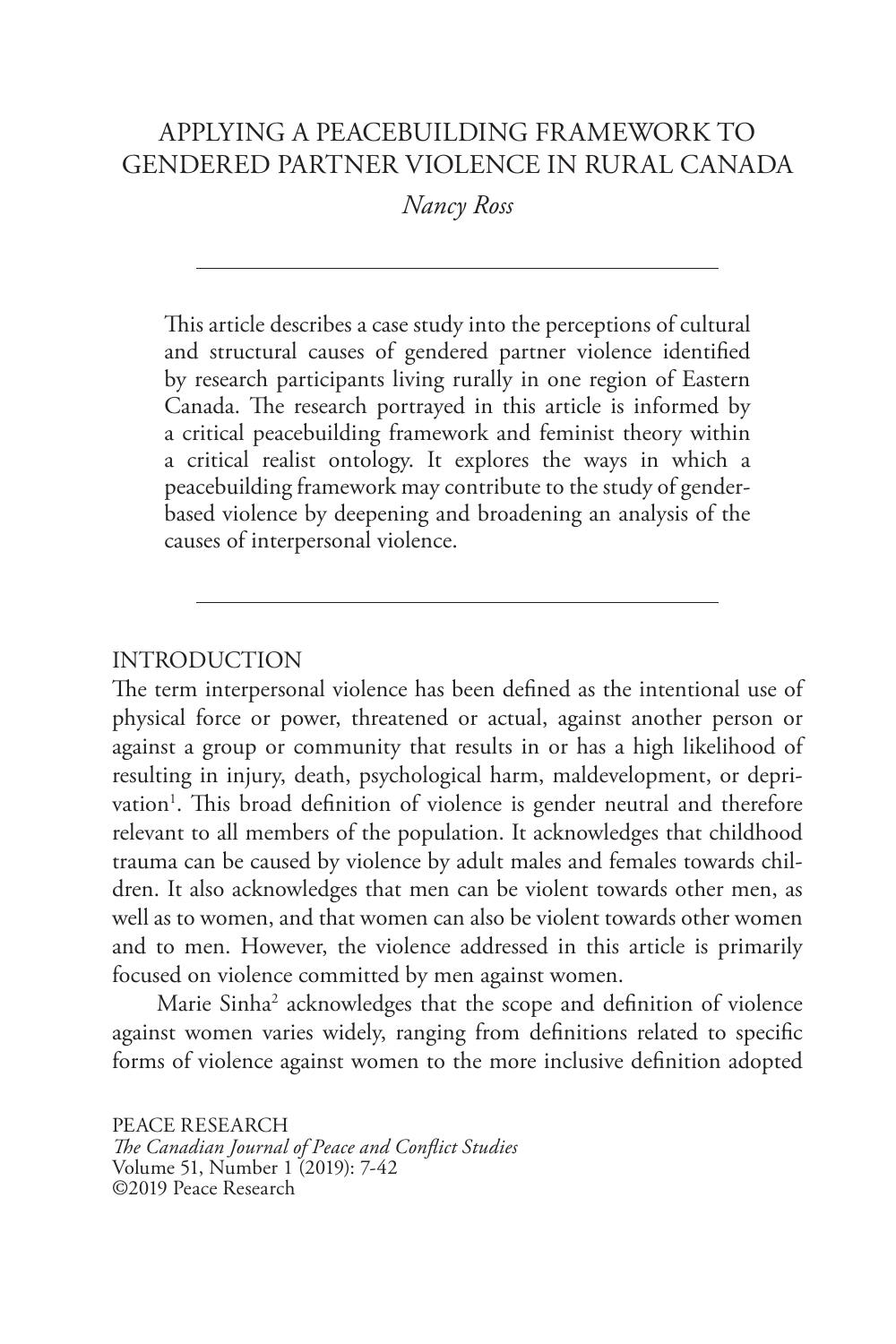by the United Nations (UN) that is used by Statistics Canada. The 1993 UN *Declaration on the Elimination of Violence against* Women has defined violence against women as:

[A]ny act of gender-based violence that results in, or is likely to result in, physical, sexual or psychological harm or suffering to women, including threats of such acts, coercion or arbitrary deprivation of liberty, whether occurring in public or in private  $l$ ife.<sup>3</sup>

The World Health Organization $^4$  reported that physical or sexual violence is experienced by more than one third of women globally. Within the Canadian context, certain distinct populations are at greater risk to experience interpersonal violence. Younger women, aged 15-34 years are at a 20% higher risk of violent victimization than men when all other risk factors are taken into account.<sup>5</sup> Indigenous women are reported to be more than three times as likely to report being a victim of spousal violence as non- Indigenous women.6 Women living with physical and cognitive impairments experience violence two to three times more often than women living without impairments.7 People self-identifying as homosexual or bisexual are three times more likely than heterosexuals to be victims of violence and transgender people are almost twice as likely to report ever experiencing intimate partner violence, compared to the average rate experienced by women and men. $8\ \mathrm{A}$ greater proportion of senior women to men experience family violence, with a rate 24% higher than that of senior men.<sup>9</sup>

Responses to gender-based violence have been critiqued as narrow in scope, reactive, and lacking in coordination.<sup>10</sup> Since the #MeToo movement more women are coming forward to report sexual assault to the police.<sup>11</sup> However, this has not always resulted in a subsequent increase in services as demonstrated by the failure of Nova Scotia's largest sexual-assault resource centre to keep up with the demand for trauma counselling.<sup>12</sup>

Limitations in addressing gender-based violence result from tendencies to individualize this violence as a problem within relationships. Incidents of gender-based violence are often hidden, rendering it a challenging issue to address.13 Social, cultural, and political factors, influenced by neoliberalism, also contribute to a woman's vulnerability to experiences of gendered violence. Rhonda Breitkruez's<sup>14</sup> description of neoliberalism as a force that has moved Canada away from a model of social citizenship in which citizens are entitled to basic rights and benefits is related to factors that increase their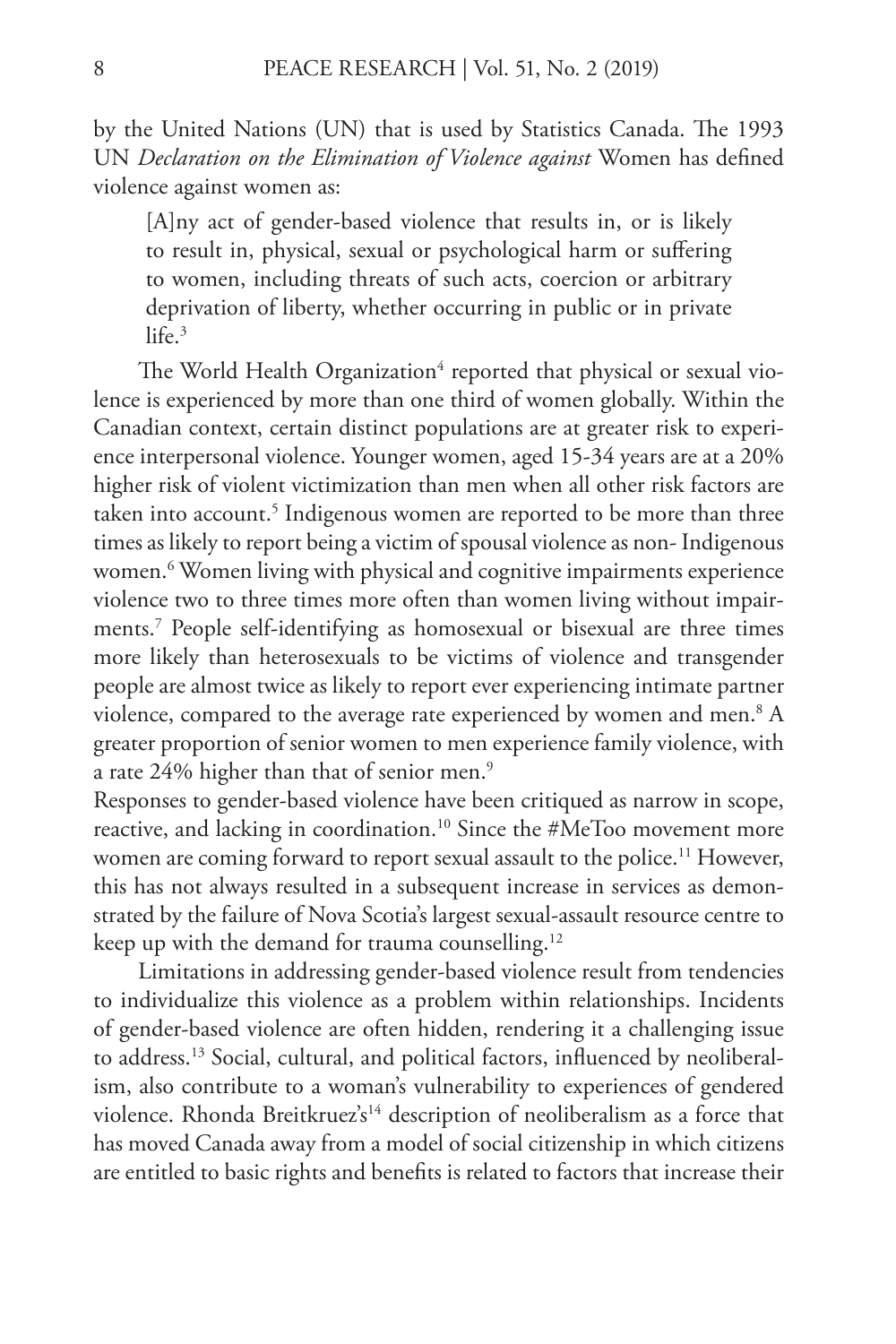vulnerability. The move to a model of market citizenship in which citizens' worth is contingent upon their performance in the labour market has reinforced and contributed to the structural inequity and cultural devaluation of women, Indigenous Peoples, and other marginalized groups, thereby increasing their susceptibility to experience violence.<sup>15</sup> As a mentality of government, neoliberalism's emphasis on the ability of citizens to become autonomous by making rational choices functions to silence reports of violence and renders invisible the factors that contribute to it. As a result, efforts to address interpersonal violence are often focused on teaching individual relationship skills while failing to critique and address factors in the social, cultural and political environment which influence violent behaviour.

A critical peacebuilding framework can position interpersonal violence as connected and responsive to structural and cultural factors that influence individual behaviour.<sup>16</sup> Feminist theory has long asserted that experiences of interpersonal violence need to be politicized, thereby resisting tendencies to silence it.17 Within a peacebuilding framework, a feminist critique of sexualized and gendered norms contributes to analysis of structural and cultural factors that influence experiences of direct violence. Keith Krause<sup>18</sup> suggests that in pushing the potential for a critical praxis that is engaged and emancipatory, peace and conflict research can lead to political engagement with existing structures and institutions by local actors to promote the emancipatory socio-political change that I argue is necessary to reduce gender-based violence.

In Canada, the rates of violence against women, particularly spousal violence and sexual assault, have not been significantly reduced despite a lengthy history within the women's movement and the anti-interpersonal violence field to respond and prevent this violence.19 However, the #MeToo movement has contributed to elevating concerns related to institutional responses to gender-based violence.<sup>20</sup> I argue that positioning gender-based violence within a peacebuilding framework amplifies and deepens a critical analysis of both cultural and structural determinants of violence.

Many of the cultural and structural factors that influence the lived experiences of citizens in local communities are determined outside the community. For example, the accessibility of pornography by youth, the globalized alcohol industry and the normalization of a rape culture are often influenced by structures that appear outside the sphere of community influence. These factors are often mediated by globalized structures that are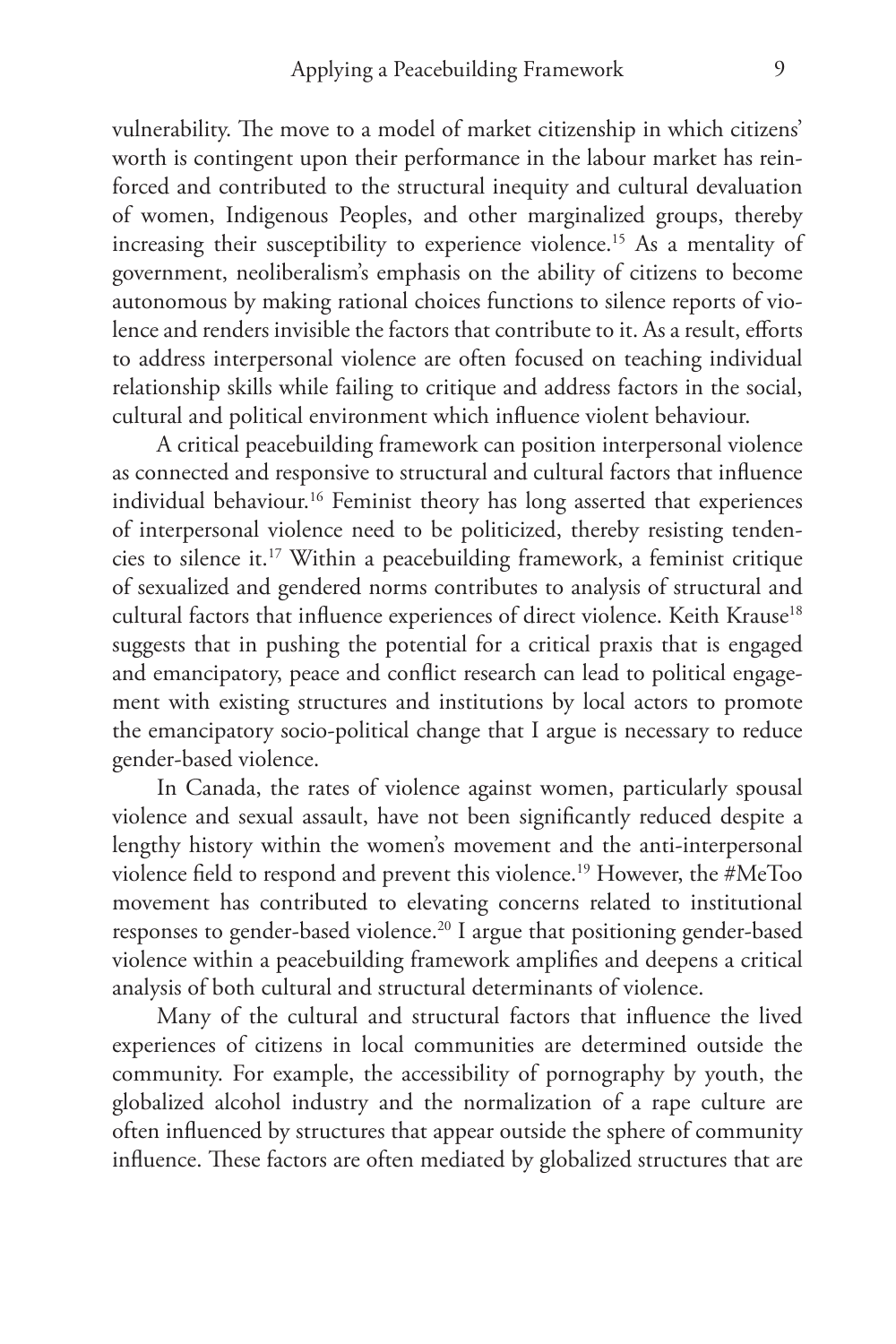supported by governments influenced by neoliberal values that prioritize profit and devalue human relationships.<sup>21</sup> Ken Flegel suggests adolescents need information about the intent of alcohol advertising "to understand what it means to be duped by an adult influence that does not have their interest at heart."22 His statements sharply critique government approaches that fail to limit alcohol advertising and media that targets youth. Due to the explosion of access to the worldwide web, information can be exchanged quickly and privately. The variety and volume of social media, advertising, and online information and entertainment available to children, youth, and adults is influenced by industries far removed from the local context in which they are consumed. Neoliberalism, as a government mentality, enables a context that provides freedom for these industries to expand.<sup>23</sup>

Radical peacebuilding suggests that citizens can define community measures that resist globalized processes that are influential in promoting violence. Consequently, in this article I explore the concept of agency in relation to opportunities for community citizens to define and influence change in their community, within a peacebuilding framework. Many researchers, including Adam Curle,<sup>24</sup> Elise Boulding,<sup>25</sup> John Paul Lederach,<sup>26</sup> Barbara Mitchels,<sup>27</sup> Johann Galtung and Charles Webel,<sup>28</sup> Lisa Schirch,<sup>29</sup> Johann Galtung,<sup>30</sup> John Paul Lederach and Angela Lederach,<sup>31</sup> and Oliver Ramsbotham, Tom Woodhouse, and Hugh Miall<sup>32</sup> have written about the beneficial aspects of radical grassroots community peacebuilding in preventing violence and promoting environments in which all people can live full lives and explore their full potential.

This article discusses the results from eighteen semi-structured qualitative interviews and three focus groups who were asked questions about their perceptions of structural and cultural factors influencing interpersonal violence. Survivors of prior violence, interested community members, and professionals who worked in a variety of community settings were included amongst the participants. Those interviewed illuminate the ways in which they perceive cultural and structural violence as normalized within Canadian society. This article provides a theoretical framework, describes the methodology of the study and concludes with a discussion of results. In a world where the World Health Organization reports more than one-third of women experience physical or sexual violence,<sup>33</sup> peace research as an emancipatory concept has significant potential for individual and public engagement.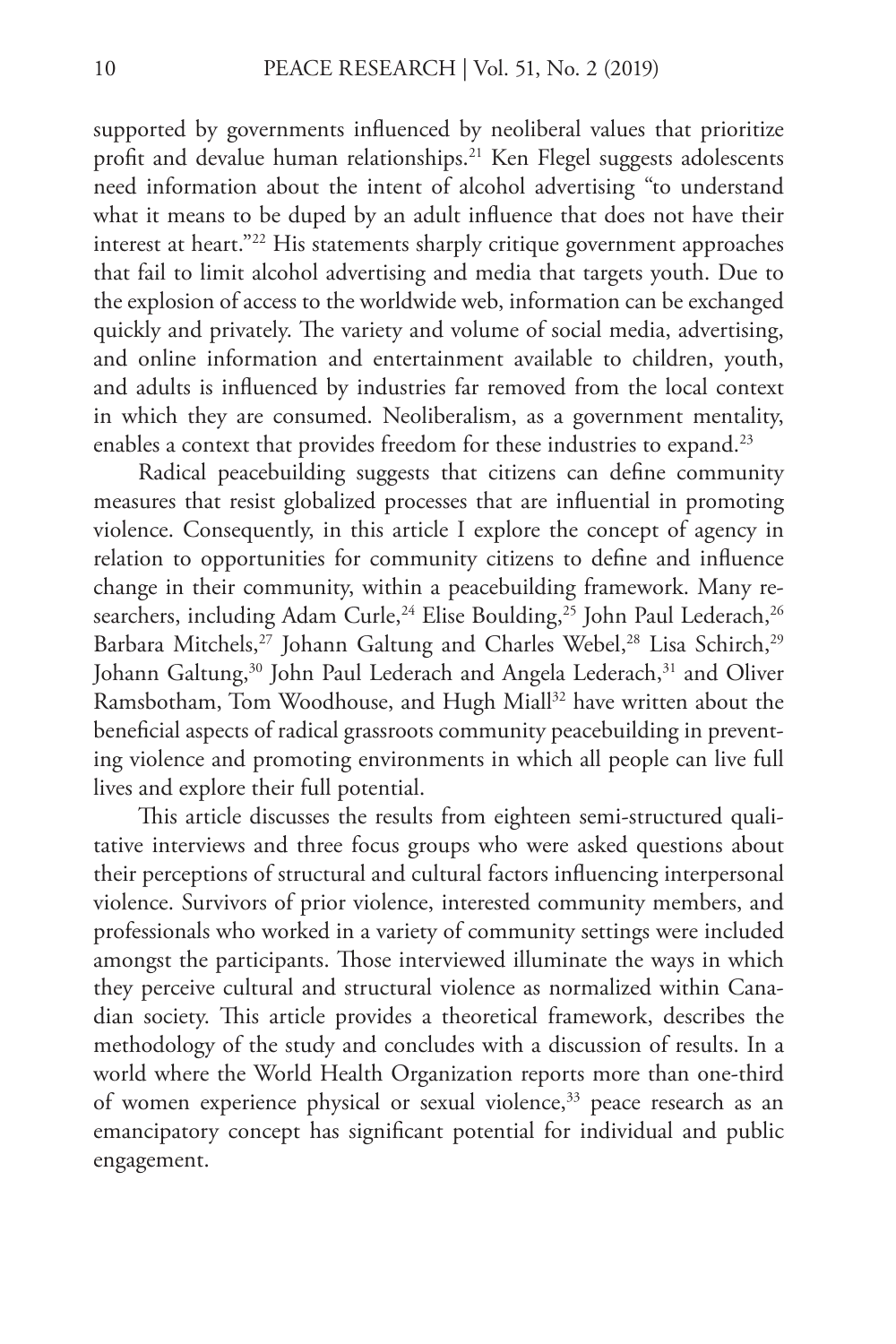## THEORETICAL FRAMEWORK

The term "peacebuilding" is relatively new, coined by Galtung in 1976 and originating within the field of peace research and conflict resolution.<sup>34</sup> Schirch describes peacebuilding as an umbrella term that encompasses all attempts to address conflict, violence and peace to empower the fostering of relationships that sustain people and their environment.<sup>35</sup> Jennifer Llewellyn describes peacebuilding as promoting a positive peace that is relational and focused on building sustainable, just and non-violent social relationships.<sup>36</sup> These definitions of peacebuilding, with a focus on the quality of relationships, are aligned with efforts to reduce violence against women. Galtung recognizes that direct violence is linked to cultural and structural violence, thereby calling attention to the existence of oppressive cultural and structural factors that impact perpetrators' and victims' choices, behaviour, and ability to influence change. His definition of cultural violence<sup>37</sup> refers to aspects in the culture that validate or obscure violence and are used to justify or legitimize direct or structural violence. Structural violence occurs when social patterns, political structures and economic systems diminish, destroy and exclude peoples from access to basic needs and from reaching their full potential.38

Grassroots community peacebuilding involves defining and connecting measures, first at the local level, that can challenge broad oppressive cultural and structural factors linked to the promotion of violence at provincial, national and international levels.<sup>39</sup> Work at the community level can appear very daunting when confronted by such powerful factors. However, the word "peacebuilding" implies agency and implicates communities, families, and individuals in the process of intervening to provide social ecologies that promote peace.

A feminist peacebuilding framework theorizes the ways in which lived experience can be differentiated and politicized based on critical and gendered analyses.<sup>40</sup> According to Catia Confortini, feminism contributes to Galtung's theory of violence by incorporating notions of gender as socially constructed embodying relations of power and the recognition that genders shapes our understanding of the world and is central to the production and reproduction of violence at all levels.<sup>41</sup> Confortini further describes the ways in which gendered language defines the possibility and impossibility of pursuing different visions of the social world and posits that violence and peace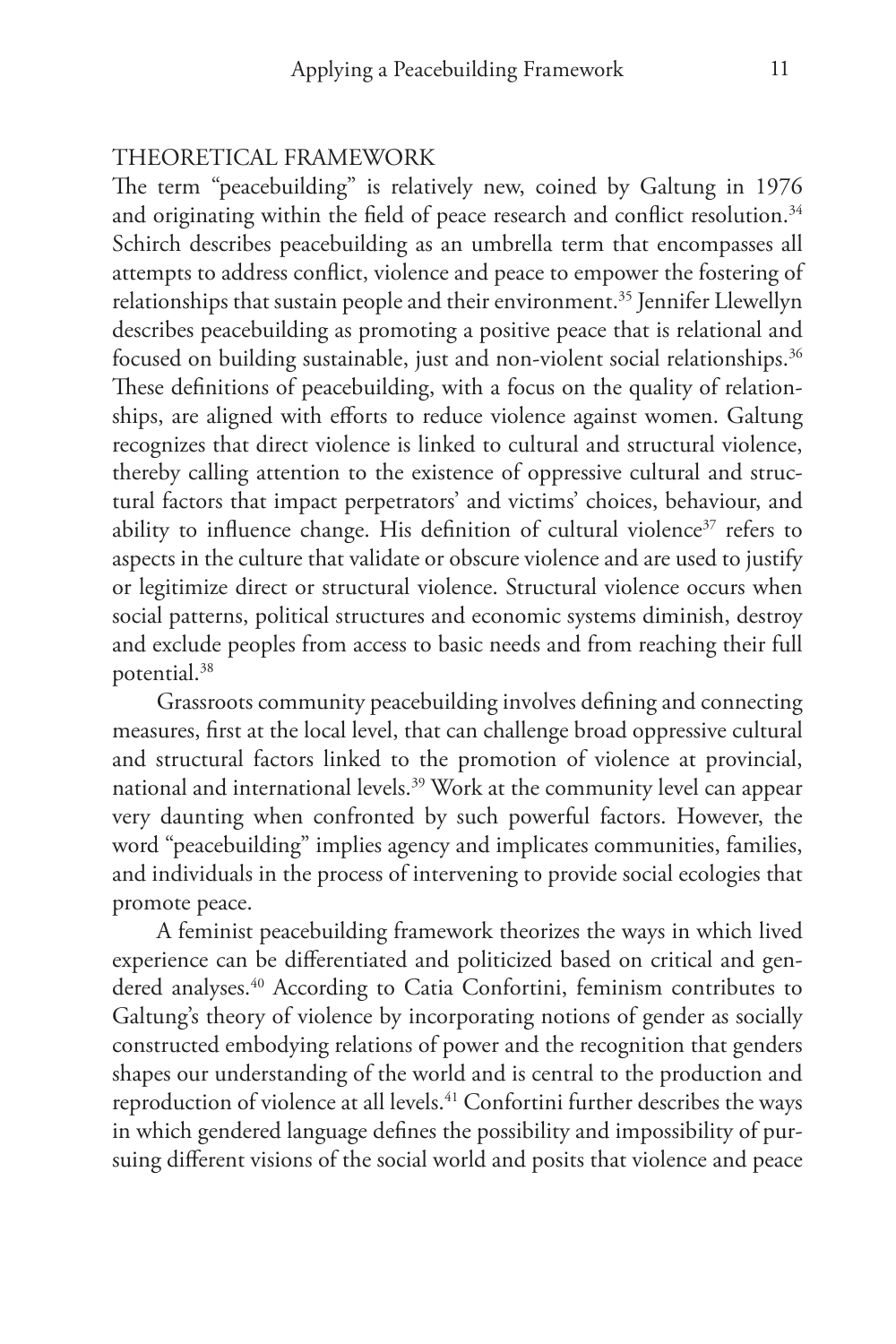can be constituted through language. She asserts that violence produces and defines gender identities and, in turn, is produced and defined by them. Confortini centres attention to gender in analysis of structural and cultural factors influential in sustaining high rates of violence against women within a peacebuilding framework.<sup>42</sup>

#### METHODOLOGY

I chose to conduct research in Lunenburg County, Nova Scotia, to demonstrate the applicability of a community peacebuilding framework and to profile local wisdom by interviewing individuals who were engaged in efforts to reduce interpersonal violence in my home community. My positionality entails one of privilege as a white, middle-aged, middle class, cisgendered woman and one who has encountered oppression in the form of sexism. During my twenty-year employment history as a clinical therapist in a variety of addiction and mental health settings in Nova Scotia, I participated in hundreds of conversations with individuals who mostly identified as women who had experienced interpersonal violence, most of which was perpetrated by those who were identified as male. Situating men's violence against women within a peacebuilding framework gives this violence visibility and prominence. This violence can then be seen more clearly as a human rights violation and not a private matter between two people. In this way "the personal becomes the political," a central dictum of feminist research.<sup>43</sup>

This qualitative research included eighteen semi-structured qualitative interviews and three focus groups (n=16) for a total of thirty-four research participants. Of the eighteen individual interviewees, five were men and thirteen were women. In total, twelve men and twenty-two women were interviewed. Interview participants included male and female survivors of prior violence and professionals who worked in justice, health care, community services, and education systems. They also included two university students, several elected government officials, two members of the clergy, a town police chief, business owners, psychotherapeutic counsellors, a musician, and employees of a women's centre and shelter. All interviewees are referred to by self-identified pseudonyms. Six participants were in the age range of 20-34 years, six in the age range of 35-44 years, ten in the age range of 45-54 years, and twelve in the age range of 55-65 and above. In rural areas individuals can be more easily identified than in urban areas; therefore, in order to preserve their anonymity, participants were not asked to disclose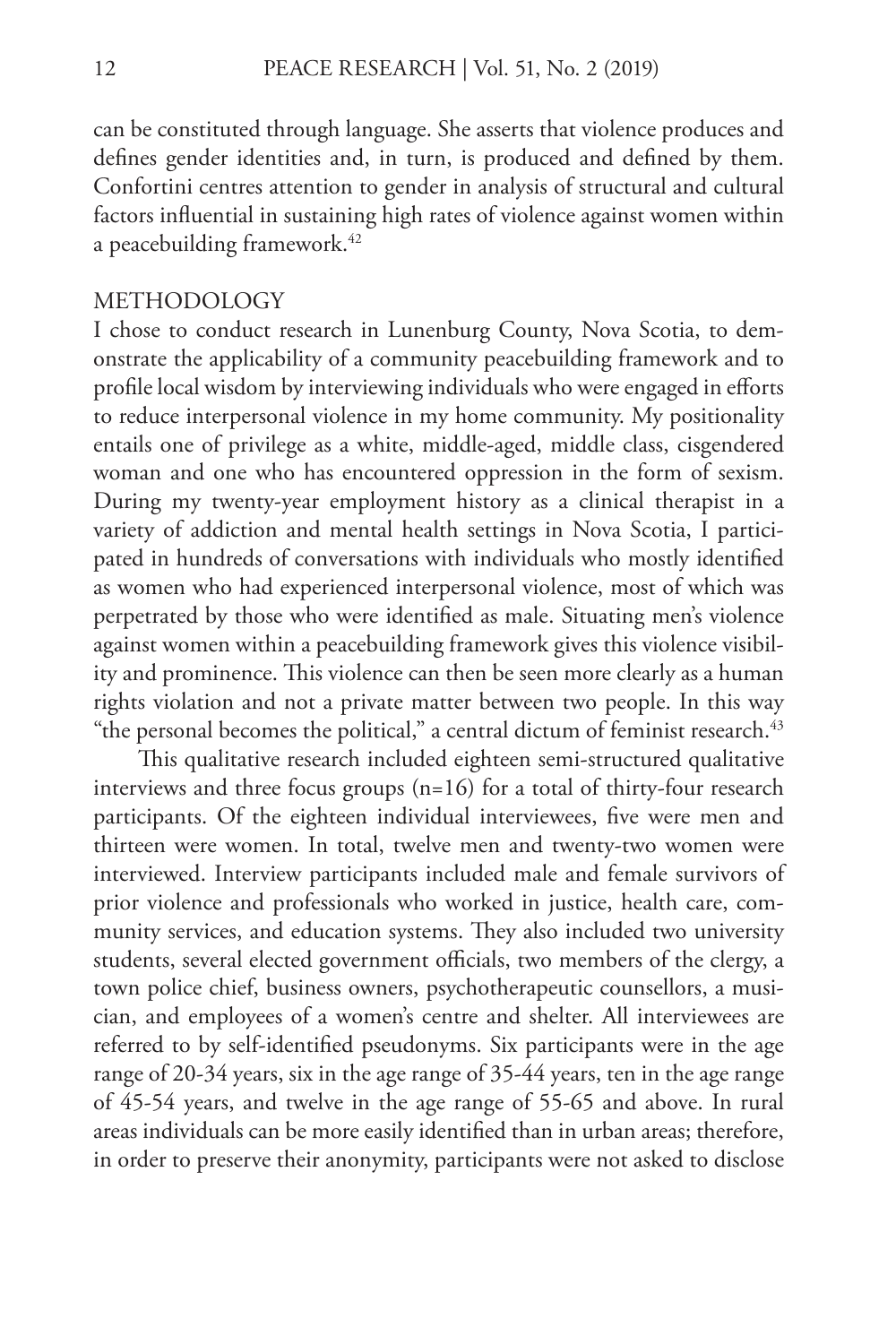further distinguishing features.

The thirty-four research participants included survivors of violence and those working with survivors, many of whom had been engaged with a federally-funded project titled "Be the Peace, Make Change." Those involved with this project were unpaid volunteers who chose to attend a community meeting and/or participate more regularly in monthly or bi-monthly meetings over a three-year period (2012-2015). The Status of Women Canada awarded Second Story Women's Centre located in Lunenburg, Nova Scotia, significant funding for this three-year project to reduce violence against women and girls by developing a coordinated community response to violence.

The focus groups, named by members in each group, were composed of members who had been meeting regularly in the past year to focus on themes that were determined as key aspects of a community response to violence by a process of community engagement. One focus group, referred to, as "Gather the Men" (GM) was comprised of six men who had been meeting to explore the ways in which men could be engaged in a community response to end violence against women. A second focus group, referred to as the "Youth and Schools" (YS), was comprised of five women and one man all of whom worked with youth either in schools or in the community. The third focus group, referred to as the "Self-Advocacy Group" (SAG), was comprised of four women who focused on improving the response of the justice system for women who had experienced violence.

The focus groups and individual interviews were all guided by the same semi-structured interview schedule. Interview questions included asking participants to share their thoughts on the influence of culture on violence, what they believed were structural changes required to end violence, how they would address the role alcohol plays in gender-based violence and what steps they believed individual citizens and communities could take to end this violence. A thematic analysis was applied to the data.<sup>44</sup> This process can be described as involving "the searching across a data set—be that a number of interviews or focus groups, or a range of texts—to find repeated patterns of meaning."45

## FINDINGS AND DISCUSSION

This section presents the findings described as five themes. These themes sexualized and gendered binaries, normalization of violence through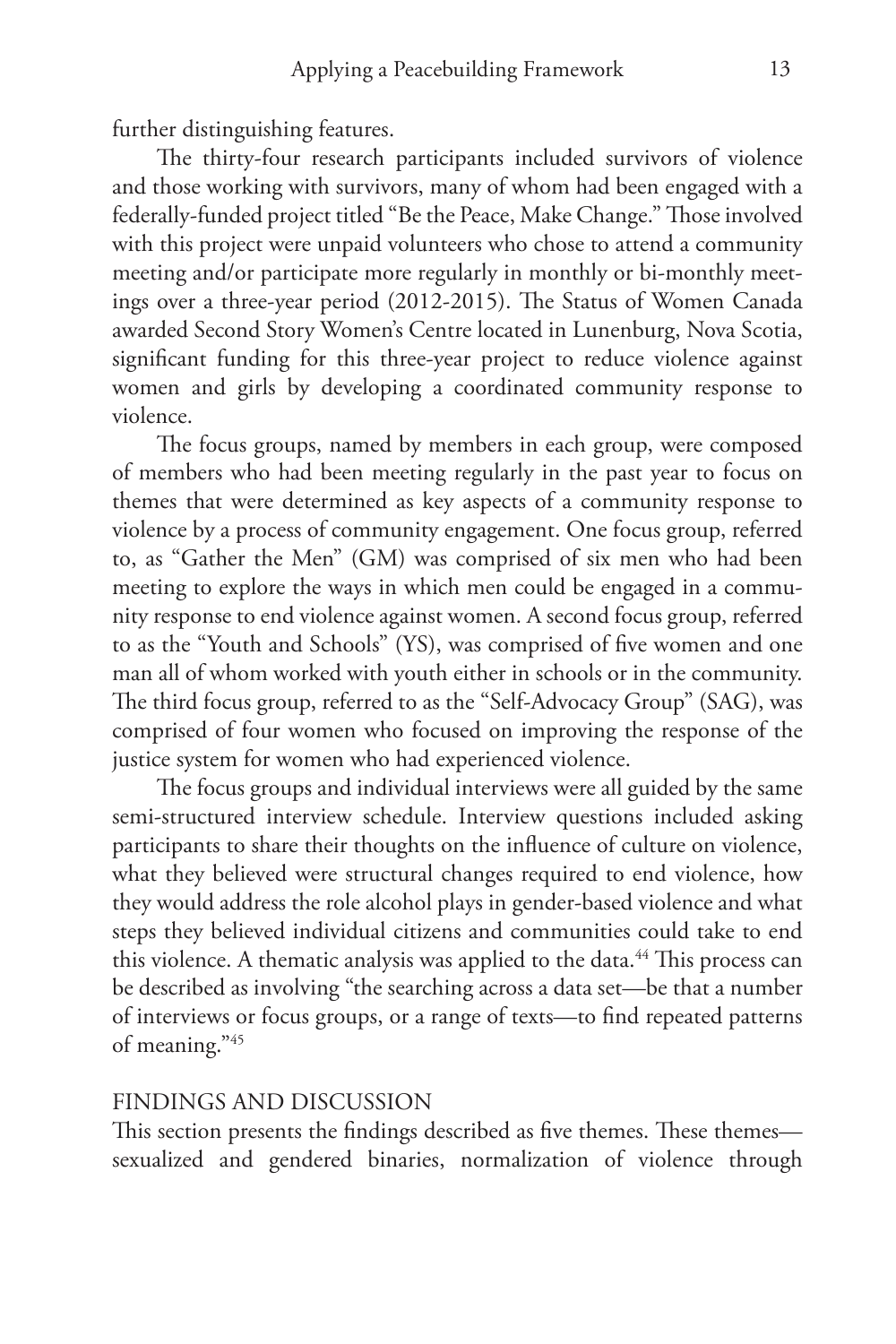globalized free market economies, colonialism, individual responsibilisation and shame, and culture of alcohol—are discussed and analyzed within a peacebuilding framework. Patriarchy is an over-arching topic found in the interviews and focus groups and is woven throughout all these five themes, highlighting challenges associated with the socially constructed binaries of male and female. The influence of globalization and neoliberalism's commitment to economic growth as a form of governance is also central in this analysis, particularly in the reproduction of patriarchy and the marginalization and dislocation of those most vulnerable.

#### *Sexualized and Gendered Binaries*

Many interviewees spoke about how early socialization processes could ultimately contribute to violent behaviour. For example, Elena said,

A boy does not want to play or is pressured not to play with girl toys. We are not giving kids an opportunity to play with another gender. This sets up an otherness and that's kind of fearful. It can be. It can set up a fear or anxiety around it and I think eventually that can contribute to violence.

The perception that the marketing of children's clothing, toys, and games remains distinctly gendered is verified by researchers who study the impact of early childhood experiences on child development and share a concern that children's play can have far-reaching implications. For example, Gina Rippon, Rebecca Jordan-Young, Anelis Kaiser, and Cordelia Fine<sup>46</sup> have explored the impact of the gendered division in children's toys and games. Rippon has publically stated, "the world is full of stereotypical attitudes and unconscious bias. It is full of the drip, drip, drip of the gendered environment."<sup>47</sup> Rippon believes the gender differences in toys can limit potential in girls to explore subjects in school that include math, physics and other science-based knowledge areas. The gender division in child play often promotes training for boys, whereas girls' toys are more about nurturing.<sup>48</sup>

Lacey shared the following story about her five- year old son experiencing violence daily in a kindergarten program:

When my son was in a kindergarten program…… he would come home with a bruise or an injury every day. He was there three days a week. They said it was 'boys will be boys', it's playing. No effort to mitigate that or address it by the workers in the program.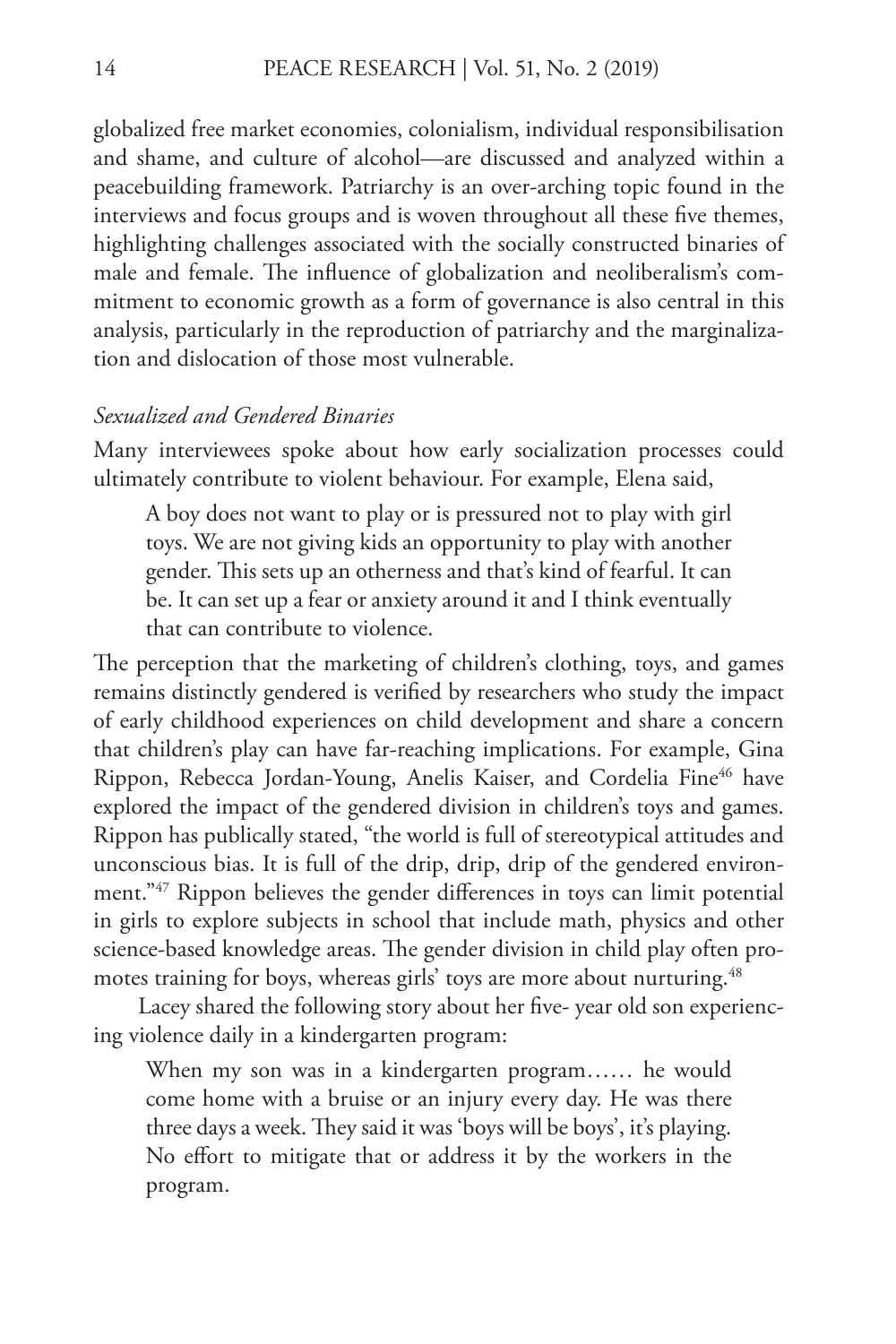Lacey's comments suggest a peace pedagogy that teaches nonviolence and conflict resolution could start in kindergarten programs. Such programs could include teaching "emotional intelligence" to help children learn to cope with their feelings and resolve conflict nonviolently.49 This was pointed out by another interviewee, Sofie, who said,

I think we also don't talk about how to deal with emotions in a healthy way—a lot is about emotional suppression which is sort of ignoring the fact that things happen that lead to increased emotion and we don't have the skills to deal with them in that way.

Sofie's comments about emotional suppression were linked to those of C-GM (member of the men's focus group) who shared his belief that "males are taught to deny pain." Both emotional suppression and denial of pain were regarded as aspects of socialization processes that were unhealthy and potentially linked to violent behaviour. The pressures boys face to be tough, to act like a man, not to cry, and not to express emotion were described by several interviewees. These observations are confirmed by Jackson Katz<sup>50</sup> who is recognized internationally for his gendered violence and educational programming.

Hypersexualization was described by six interview participants as a continuation of promoting restrictive childhood sexualized and gendered norms. Participant D-YS (member of the youth and schools focus group) shared her thoughts about the pervasiveness of hypersexualized media and pornography that is accessible to youth:

I think we live in a very hypersexualized culture—music videos and especially pornography. It is big and has a big impact on young girls. The way sex is being portrayed in porn is absolutely sexual violence, and it is becoming normalized. Broader sexual assault and date rape—perception of dominant male sexuality and permissible female sexuality. It happens under the surface.

Sofie also spoke about hypersexualization and the link to the definition maintenance of traditional gender roles.

We talk a lot about hypersexualization and gender roles and it's not necessarily always sexual…but I think they are there still. As much as we see examples of non-traditional gender roles, the implicit ideas regarding roles are really deep and ingrained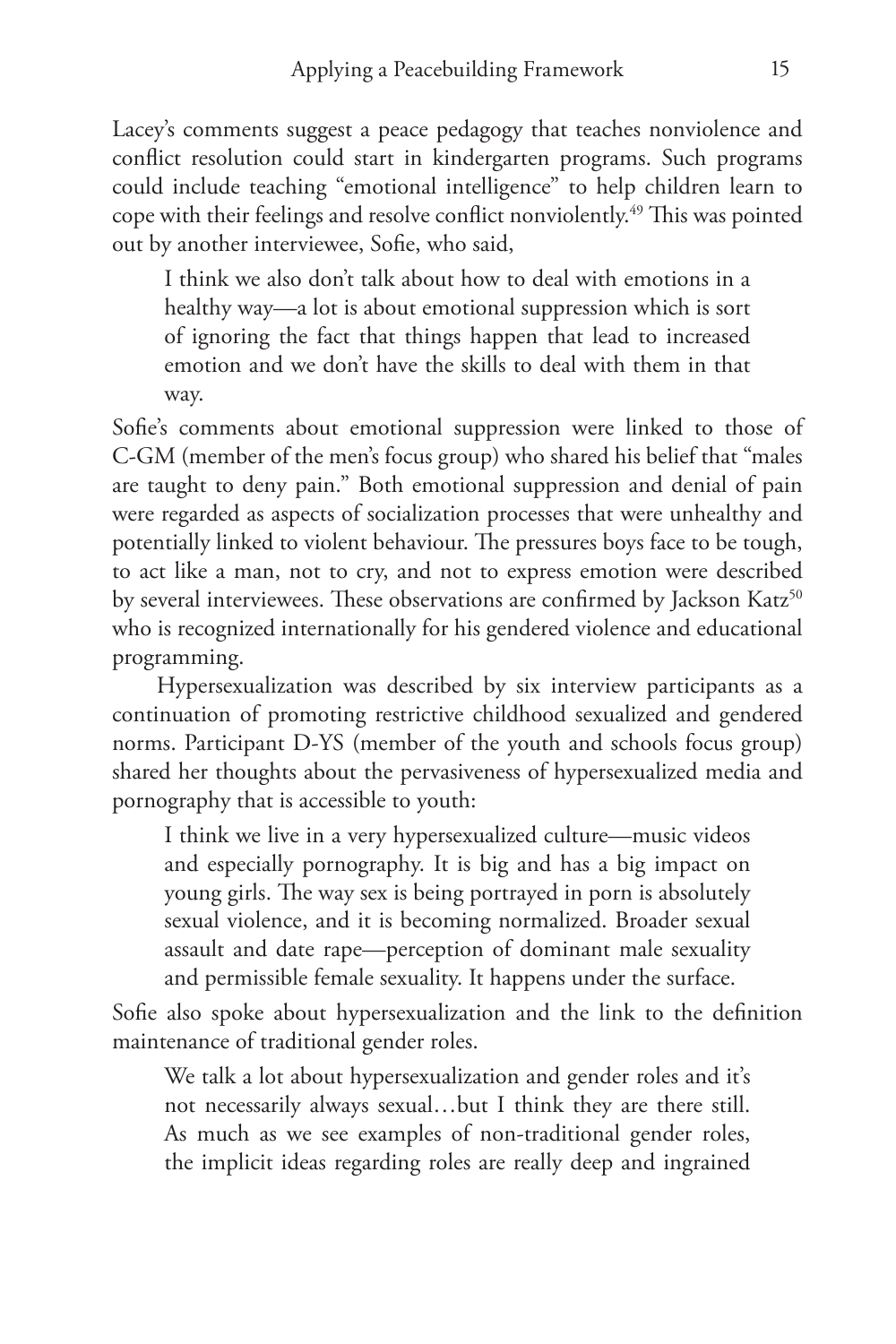and lead to people feeling inadequate or fear when they don't conform to those roles.

D-YS and Sofie refer to the influence of hypersexualization and pornography as influential in shaping normative perceptions of "roles" as "under the surface" and as "deep and ingrained." Galtung's discussion of cultural violence as processes that can endure over time to both validate and obscure violence<sup>51</sup> provides a method of both seeing and critiquing processes that are normalized. The influence of hypersexualization in promoting norms that constrain and negatively impact many children and youth is explained in an increasing body of literature.<sup>52</sup> Brene Brown's research summarized the ways girls and boys experience pressure to conform to norms. Girls and women must be nice, thin, modest, and use all available resources for appearance while boys and men need to demonstrate emotional control and prioritize work and pursuit of status.<sup>53</sup> Her research suggests a distinctly gendered socialization process that notes connections to violent behaviour among boys and men.

Seven female participants described pornography as normalized and as an aspect of culture that is linked to disconnection, objectification, difficulty in relationships, and violence. Elena said, "Kids are malleable and somehow this influences how they see girls and women as always available to them." Pat said, "Young boys can access pornography and they begin to view sex as what they need versus a part of a healthy relationship." The Canadian Counselling and Psychotherapy Association reports that it is estimated that 70-80% of teenage boys watch pornography.54 Pornography is ubiquitous, while at the same time remaining a primarily private pastime, which makes it a difficult topic to discuss. It has also been described as a feminist form of expression and labour in which women and other minorities are engaged in the production of power and pleasure.<sup>55</sup> While it is important to recognize this debate, the seven interview participants who spoke about pornography described it as an aspect of culture that is linked to disconnection, objectification, and violence.

Patriarchy, related to the perpetuation of sexualized and gendered binaries, was identified by seven of those interviewed as a limiting influence on gendered development. Additionally, it was also indirectly included in comments that referred to men's "entitlement" to women's bodies or "ownership" of them. Pat said, "If you spoke to a group of men who have been abusers they will talk about entitlement—how entitlement was just given to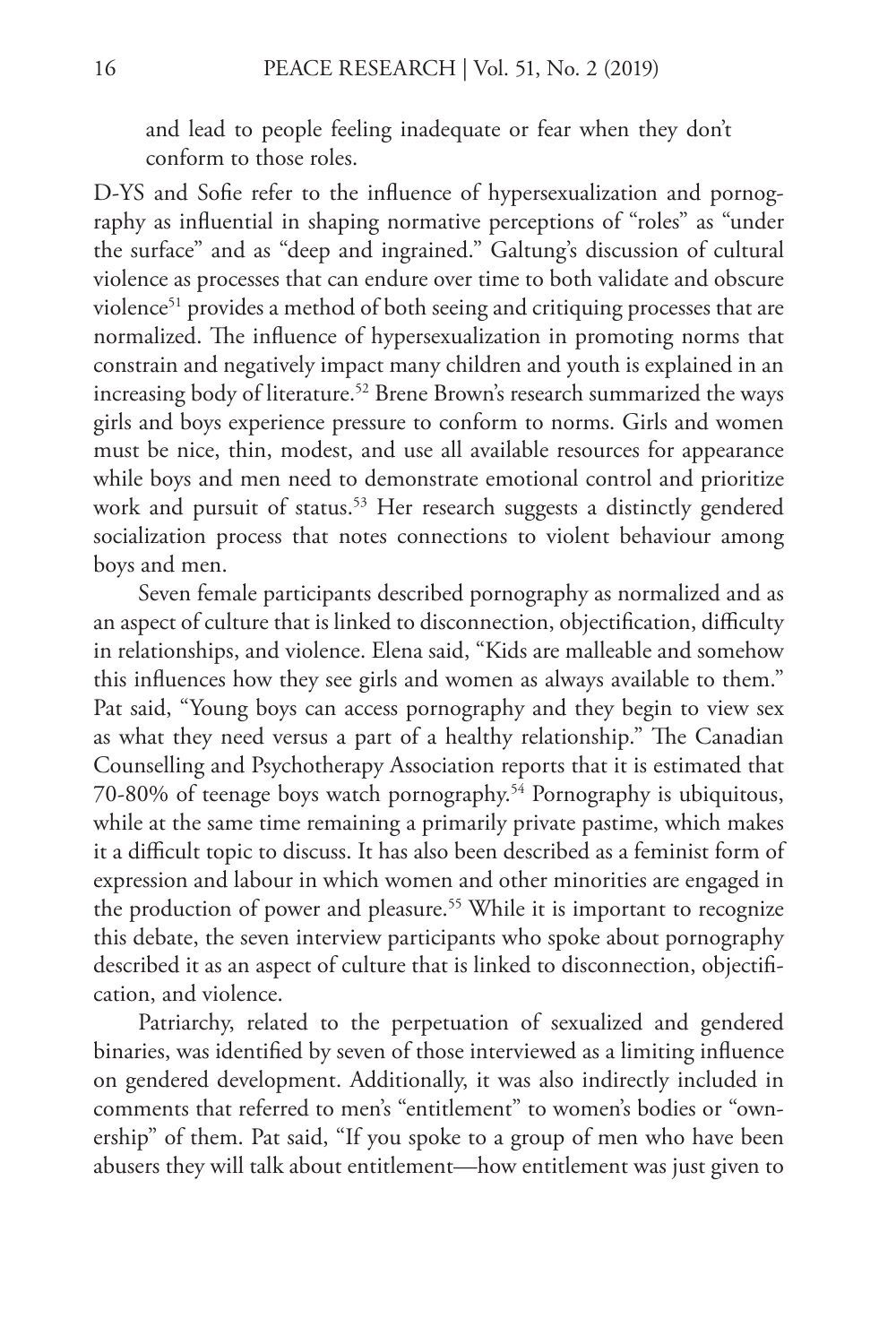them. It's not that they took it, it's something that they got and that can lead to coercion." Pat's comments describe her perceptions of an asymmetrical power relationship between men and women that is assumed within their lived experience. Elena suggested we

"Take a look at the patriarchal society—the way our economies are structured can exasperate inequity for example. Poverty, racism, disability, age groups—wherever there are systems that have power over—there exists potential for violence."

Such attunement to "power over" within systems implicates a feminist critical examination of the ways in which structures and cultural beliefs work to sustain and maintain socially constructed gender inequity.

Participant C-YS also spoke about patriarchy when she said, "We are not doing enough for young boys especially in today's society where many are raised by single moms and don't have a stable male role model." C-YS is acknowledging that, in her view, adult stable role models are often absent from the lives of boys and that this may indicate that they place less value on relationships and the nurturing role parenthood can imply. While this statement demonstrates a limited view of the positive nurturance men provide, it implies a belief in men's capacity to nurture and the importance of such relationships. These beliefs are increasingly acknowledged by men who argue for increased involvement of men in parenting and other caregiving roles as a form of resistance to patriarchal values.<sup>56</sup> C-YS is correct in assuming a lack of adult male involvement as parents. Saijun Zhang and Tamara Fuller state that one-third of U.S. children are living in families without a biological father.<sup>57</sup> While they note a segment of these families have other father figures in the family such as step-fathers or cohabiting boyfriends, the extent to which their presence compensates for the loss of biological fathers on child development is controversial and many of these families undergo at least a period of time without the presence of such father figures. This trend appears to hold true for Lunenburg County where more than 75% of lone-parents of families identified as female.<sup>58</sup> This rate is similar to national statistics that indicate lone mothers accounted for 81% of lone-parent families in 2014.<sup>59</sup> Most lone-parents are women and have significantly less income.

Lunenburg County's population is largely rural and it is possible, according to Elizabeth Oughton, that rurality contributes to the promotion of more traditional gender roles.<sup>60</sup> These norms may create an environment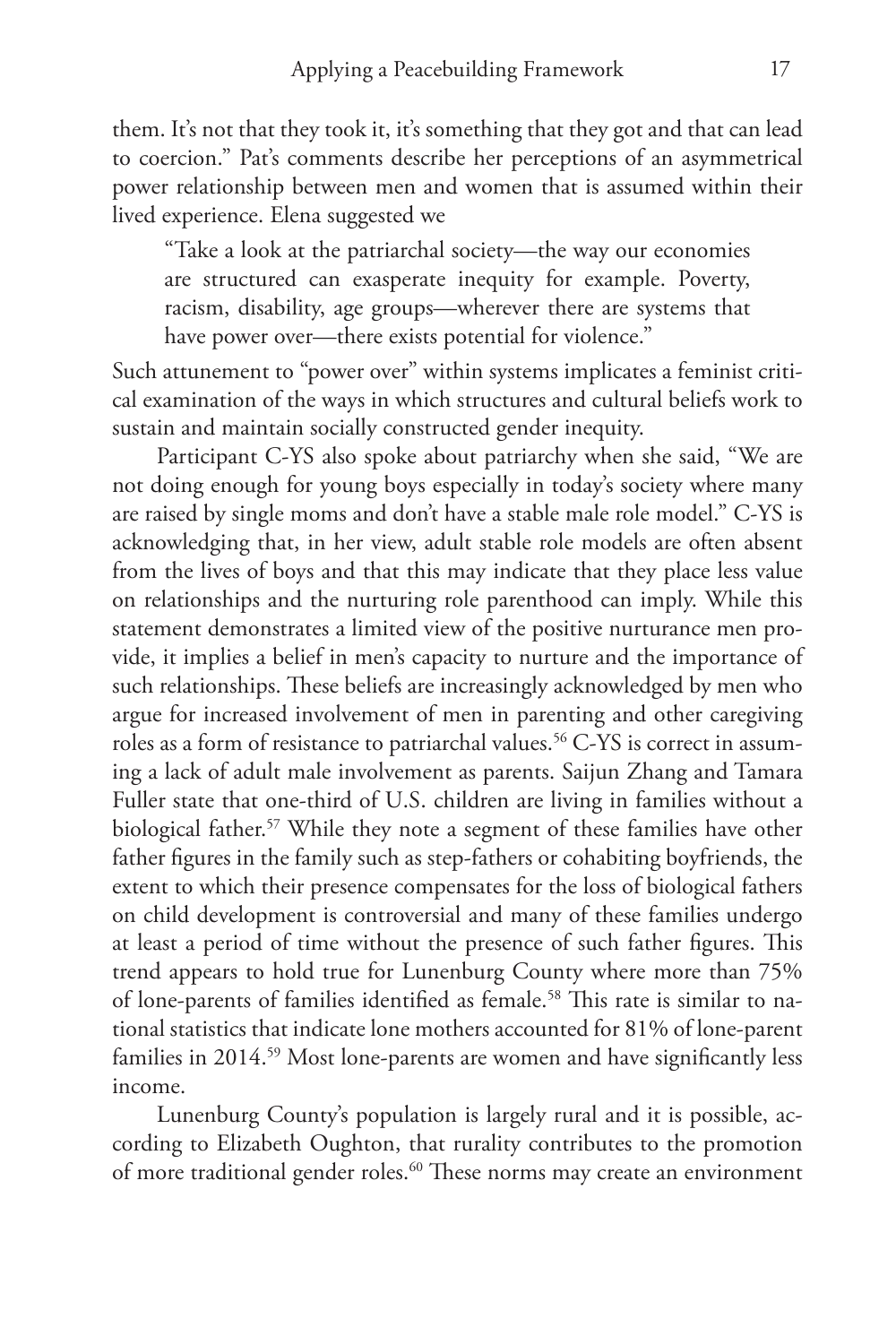in which intimate partner violence could be viewed as a private matter.<sup>61</sup> Bob Pease concludes that there is persuasive evidence that rates of men's violence against women are higher in rural communities and there is less likelihood of it being reported.<sup>62</sup> This indicates a heightened need to engage in discussions related to gender norms and interpersonal violence in areas that are more rural and isolated.

Daniel Kruger, Sophie Alyer, Cleopatra Coldwell, and Marc Zimmerman completed research exploring the importance of the involvement to men as parents in a small Midwestern city in the United States and presented the results in an article titled: *Local Scarcity of Adult Men Predicts Youth Assault Rates.*63 Their research concludes that interventions that promote both social and material support from fathers and other adult male role models "may ameliorate risk factors for youth violence."64 In their study, they calculated average monthly assault rates of men to women for those aged 10-24 years in each Census Tracts in the City of Flint, Michigan. Their analysis reinforced the importance of adult male scarcity in predicting youth violence, especially fathers. They suggest that the involvement of fathers in their children's lives may promote the health and safety of the community.

A feminist critique of sexualized and gendered norms remained relevant for many of the research participants when discussing structural and cultural factors contributing to experiences of direct violence. This critique counters postfeminist views that fail to recognize power dynamics and sexual politics and is relevant to community peacebuilding responses to gender-based violence, particularly violence against women.<sup>65</sup> A community peacebuilding approach critiques historic and current systemic oppression, including patriarchal dynamics, to foster just and nonviolent social relationships.<sup>66</sup>

#### *Globalized Free Market Economies*

The interview data indicated that many participants believed that violence is socially constructed, ubiquitous, and normalized. Due to the explosion of access to the worldwide web, information can be exchanged quickly and privately. The variety of social media and online information and entertainment available to children, youth, and adults that is linked to violence in relationships, is often mediated by globalized structures that are supported by governments influenced by neoliberal values.<sup>67</sup> A critical feminist peacebuilding framework provides a lens to examine a social reality that is socially constructed and constituted by assumed cultural norms which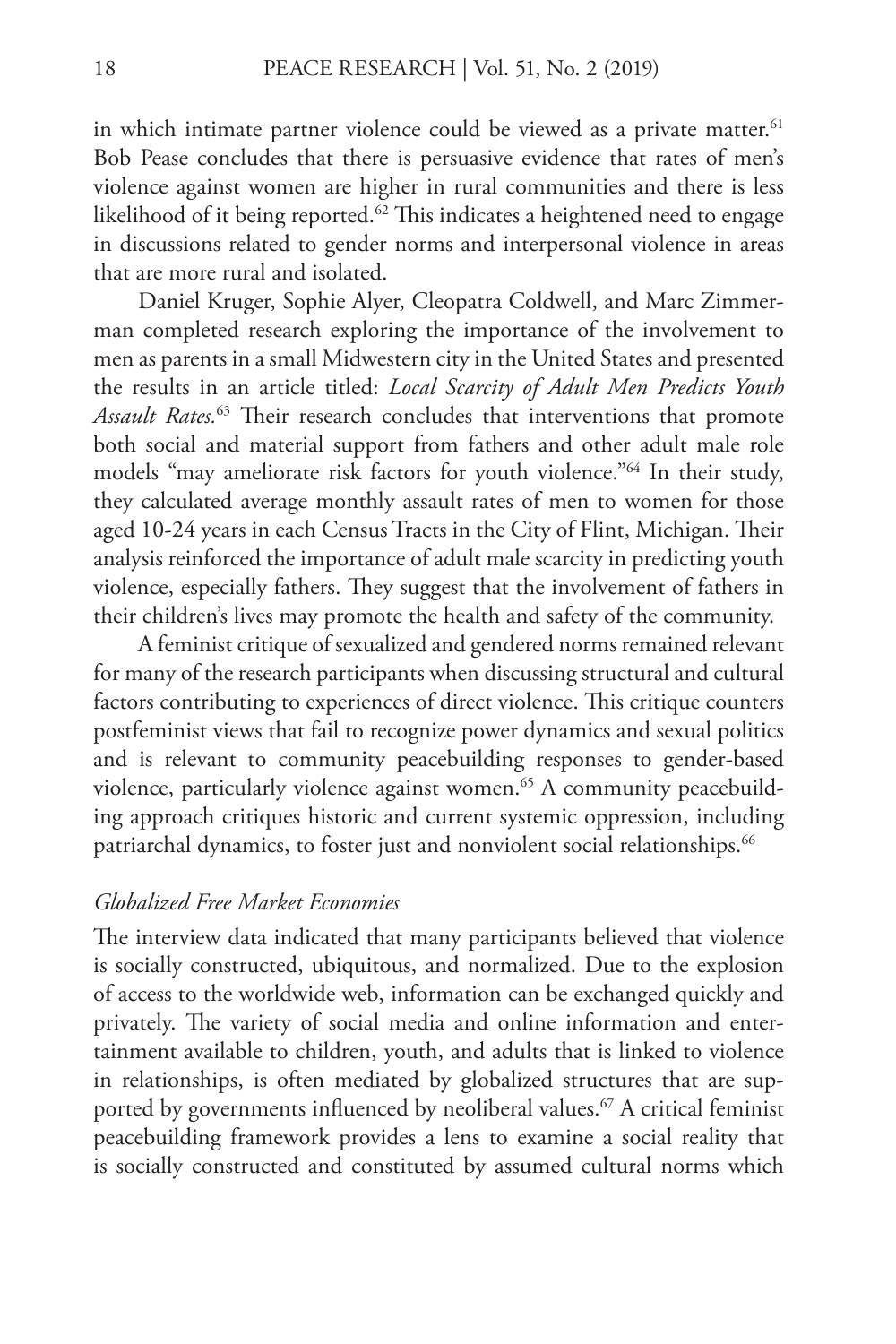uphold violent behaviour in interpersonal relationships. For example, Katie's comments below can be understood as highlighting the ways in which children are raised in social contexts that do not teach skills to navigate conflict by nonviolent means. She said,

[W]e are raising children in an environment where how could we expect them to be peaceful when violent behaviour is modelled everywhere on popular media including YouTube, film, video games. The impact is on desensitizing us to each other and normalizing it—the normalization of violence is everywhere.

A critical peacebuilding framework compels communities to question if they provide social ecologies that promote nonviolence in relationships. Questioning cultural influences, Graham asked:

Do video games lead to violence? Why sell games that kill? How do we socialize boys? These games are a part of society—what's driving that? What is the purpose of having video games that involve killing—it's a cultural question.

Lou also spoke about violence in the media:

Violence in the media and in much of today's society seems to suggest there is some intrinsic reward in being violent or watching violence or somehow participating in an act of violence. That is frightening.

Many researchers support the view that ongoing exposure to violence in media is linked to violent behaviour.<sup>68</sup> The Canadian Paediatric Society proposes that exposure to violent video games and other forms of violent media may constitute a risk factor for children and youth who are vulnerable and marginalized. They suggest that children and youth most vulnerable to the influences of video game and television violence may be children from minority and immigrant groups, children experiencing emotional difficulties, children with learning disabilities, children who are abused by their parents and children of families in distress.<sup>69</sup> This point adds complexity to this issue as it affirms that exposure to violence may have different impacts on different youth and that some may be more susceptible than others. More recent work conducted by Brad Bushman and Craig Anderson concluded that, while exposure to violent forms of media and video games is not the cause of aggression and violent behaviour, it is an important risk factor.<sup>70</sup>

Research participants critiqued what they perceived as the normalization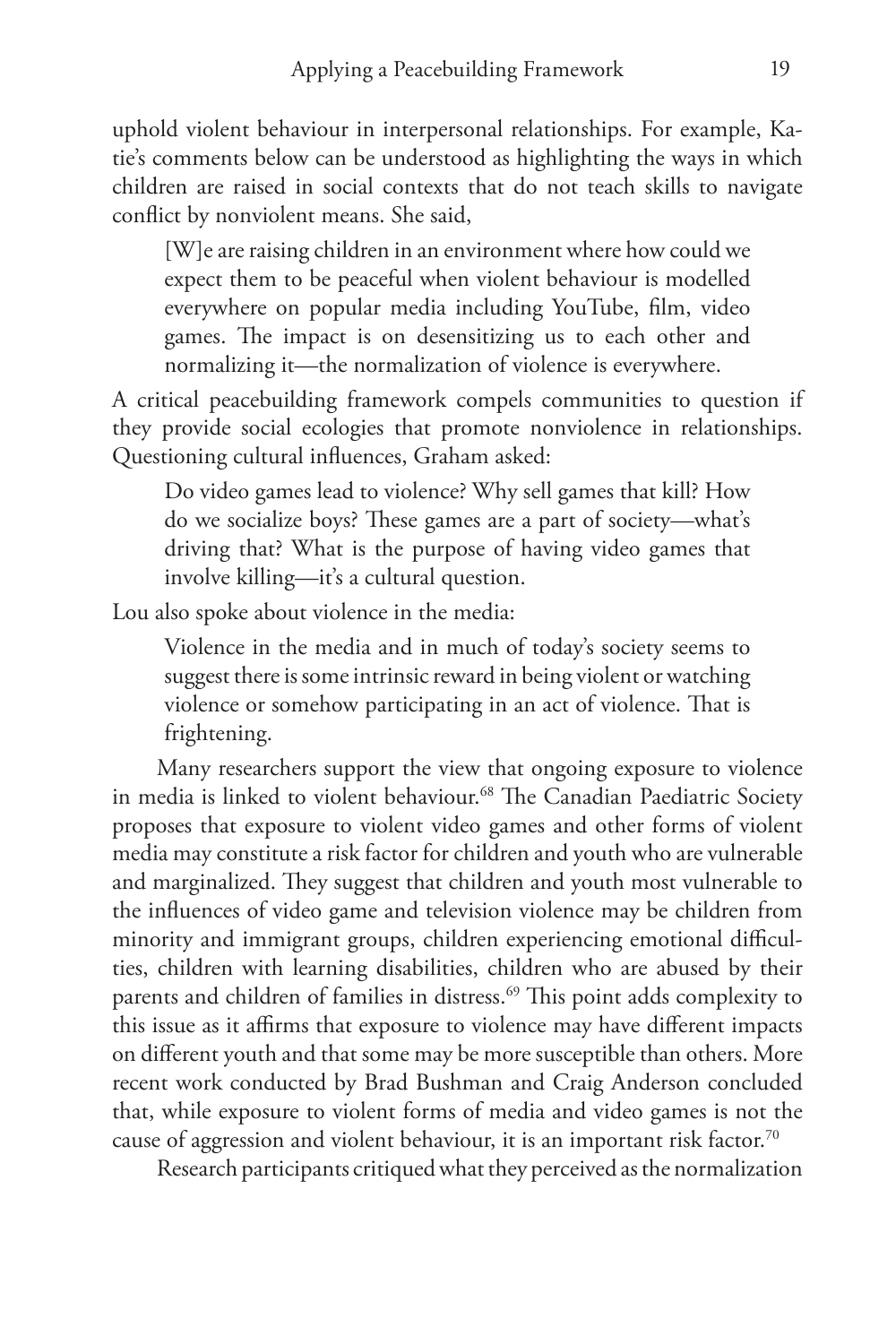of violence. B-YS said she was surprised by how frequently she hears "It wasn't that big of a deal" about a violent experience. She said, "It's something I hear from almost everyone I talk to. In relation to a violent experience whether that be a friend or anyone, I know someone who has it worse." E-YS indicated that she too believed people normalized their experiences of violence. She said, "Normalizing . . . this happens all the time".

While recognizing that different genders experience different normative pressure to conform, it is instructive to examine the ways in which they may assimilate to the dominant culture. For boys and men, experiences of violence are legitimized and they are taught to be tough, to be in emotional control.<sup>71</sup> Their experience of violence is not that "big a deal." Women and girls are taught to acquiesce, to be silent about their experiences of violence.72 They are also taught "it's not that big a deal." These processes can be amplified within marginalized groups. For example, Barbara-Ann Hamilton-Hinch argues from the lens of critical race theory that women of colour may feel more pressure to acquiesce and adopt silence as an important aspect of surviving.<sup>73</sup> According to Ann Weitz, the individual frame of reference consists of psychological and sociological contexts. The psychological context is based on personality, intent, and mentality and is influenced by the sociological context, which includes social gender norms, control, social exchange, and peer group pressure.<sup>74</sup> These contexts may contribute to internalized blame for having been a victim of violence that is experienced by some women and girls, and their subsequent silence. If men and boys have experienced violence as acceptable, they may feel pressure to conform.

Violence can become normalized for those men and boys who have experienced violence and trauma in their childhood.75 The experience of a significant amount of violence in the lives of men and boys, violence which includes bullying, homophobia, and violence in sports, serves to normalize it and "sustains the stereotypes that violence is part of being a real man, that violence is an acceptable way to resolve conflict." If boys experience or witness violence in their homes during childhood, it becomes the most powerful indicator of whether they will use violence against women later in their lives.76 However, it is very important to recognize that not all boys who experience or witness violence against women in their childhoods will exercise violence as adults.77

This section began by pointing out that the television and film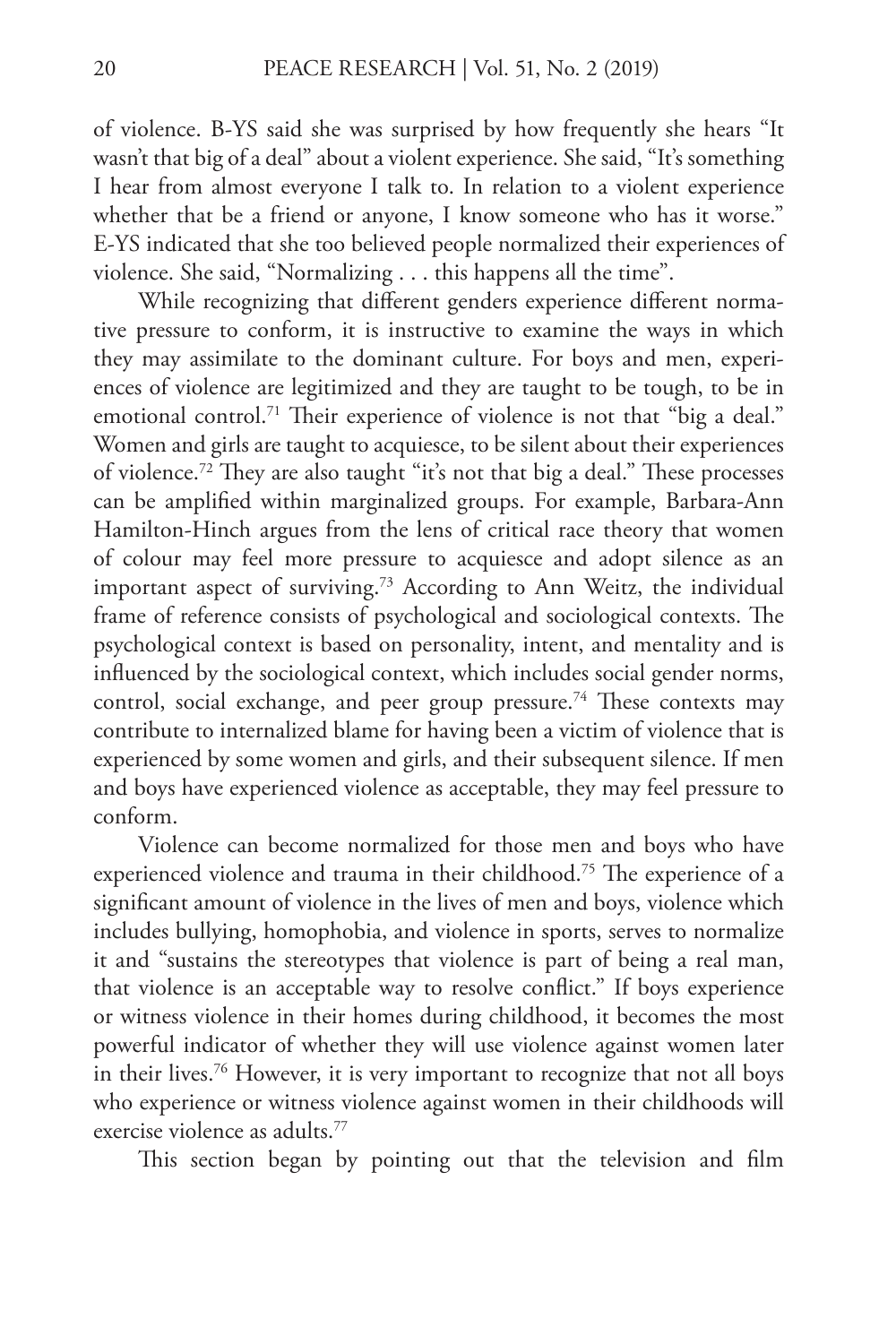industries and video gaming companies are lucrative and often mediated by globalized structures. Governments are influenced by neoliberal values that promote the interests of the wealthy and contribute to a culture that devalues marginalized groups. Subsequently, cultural values may not serve to promote a positive peace that is relational but rather contribute to the devaluation of relationships.78 The participant quotes in this section point to an alternative vision of community. A critical peacebuilding framework can emphasize resistance within communities to values linked to violence and thus point to the creation of alternative social contexts that promote nonviolence. As Bushman and Anderson argue, it is now time to move towards complex public policy questions that will involve an examination of personal and societal values.79

## *Colonialism*

Several interviewees linked colonialism with gender-based violence. F-GM suggested colonialism continues to impact the entire population and their relationships. He said,

Violence against women is a red herring because the whole system is premised on violence and we have to go right to the centre of how we live. For example, North America is begot on slavery, twenty million slaves and eighty million First Nations died.

F-GM asserted that a focus on violence against women is a narrow lens in which to examine violence; a broader lens would acknowledge that our society rests on a colonial system that was founded on violence. Another interviewee in the Youth and Schools focus group, F-YS, also referenced colonialism. She said, "In a lot of ways, we are all victims of colonialism, racism, capitalism, and we are all perpetrators—there is not a dichotomy." Colonialism has been described as a form of structural and cultural violence that continues to impact all Canadians, even if this influence is denied.<sup>80</sup> Yasmin Jiwani argues that Canadian society "is deeply anchored in a history of violence and in that respect, replicates a pattern of dominance derived from and inscribed within a colonial legacy."81 Elena also referred to colonialism as a guiding principle that had contributed negatively to the ability to develop non-violent interpersonal relationships. She said,

The culture of war that the whole world seems to be in. Aggression to other countries or groupings to gain control over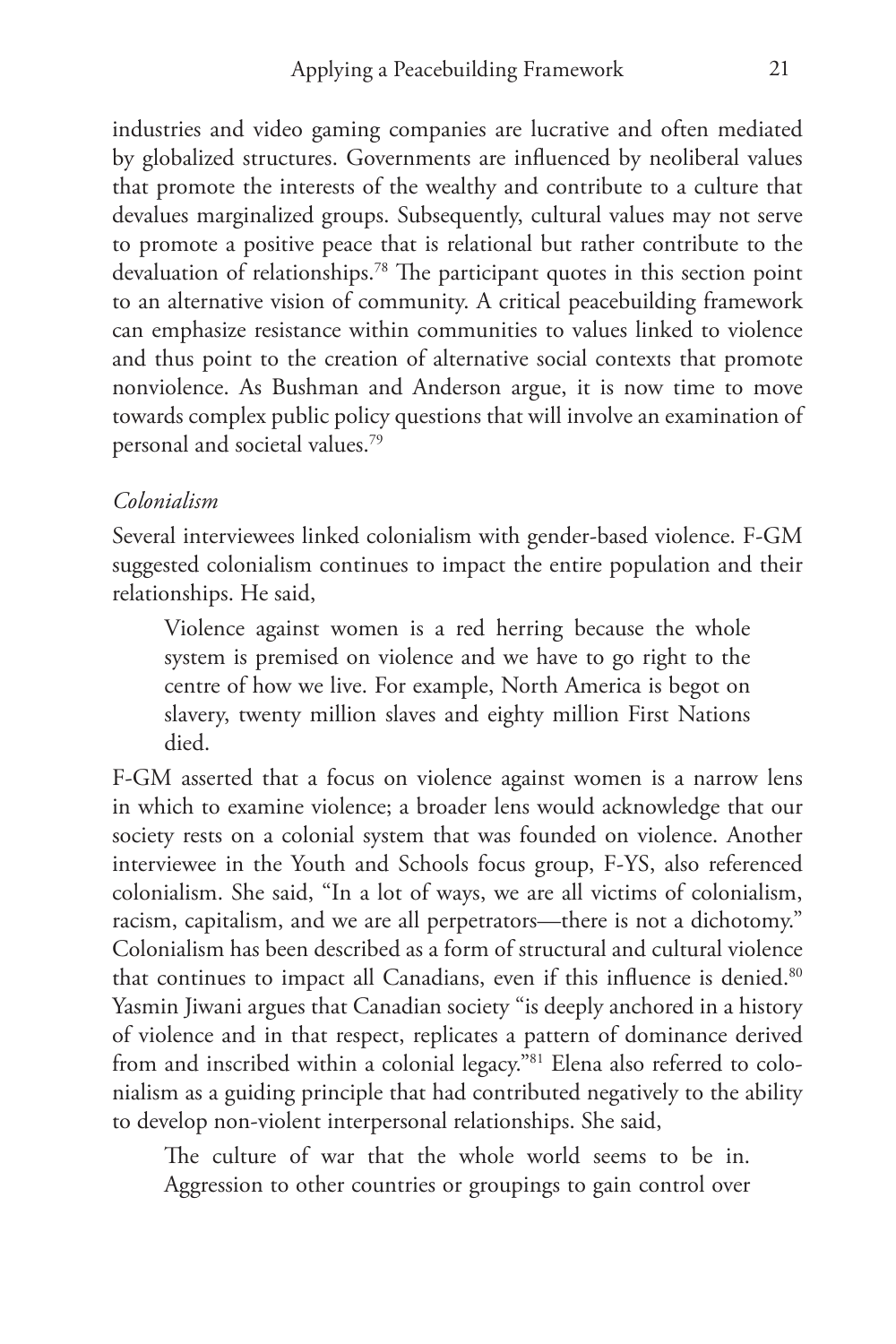them. Use of rape as a tool of war to break a community apart. It's colonialism—taking over somebody else's property, values, resources, diminishing and using force to do it. It trickles down to interpersonal relationships—how kids see them or how their own interpersonal relationships should be. It's a mess.

Other interviewees shared similar ideas about the pervasive influence of colonialism. For example, when asked what societal structural changes are needed to end violence, a female participant of the Youth and Schools focus group, D-YS, shared a related view indicating her belief that our societal structures all needed to be changed. She said they were influenced by both patriarchy and colonialism and needed to be abolished because "we need a clean slate. . . . Our society is inherently colonial." D-YS's comments indicate a belief that violence against women is complex and is not simply an issue of a man exercising power over a woman. Her comments position this violence within a political and social context informed by patriarchy and colonialism.

Linda Tuhiwai Smith's suggestion that colonialism is an ongoing process that still affects people's lives today<sup>82</sup> is supported by a growing amount of literature.<sup>83</sup> For example, Ken Vecchio and Judith Lockard state, "for more than five hundred years, colonialism, with its' norms of conquest, control, and exploitation, has been the hidden social program guiding institutional structures across the Western world."84 These and other writers, assert that an overarching colonial structure is supported by patriarchy, racism, classism, homophobia, and other oppressive social patterns that negatively impact the entire society.<sup>85</sup>

Emma Lowman and Adam Barker point out that in Canada we like to think of ourselves as a peaceful nation that takes pride in being inclusive and accepting of difference and in this portrayal, they write "we lie by omission, because we do not talk about our country being built on the attempted destruction of many other nations."86 When reflecting on the magnitude of this destruction, it is possible to make links between the violence of colonization to violence against girls and women and other forms of violence in our society. Participants' comments about colonialism move the discussion of the origins of violence against women and other forms of interpersonal violence, beyond a focus on individual attempts to exert power and control to acknowledge the role of broad structural and cultural factors. Likewise, the concept of shame, discussed below, moves beyond an individual experience to also acknowledge the role of broad cultural and structural factors in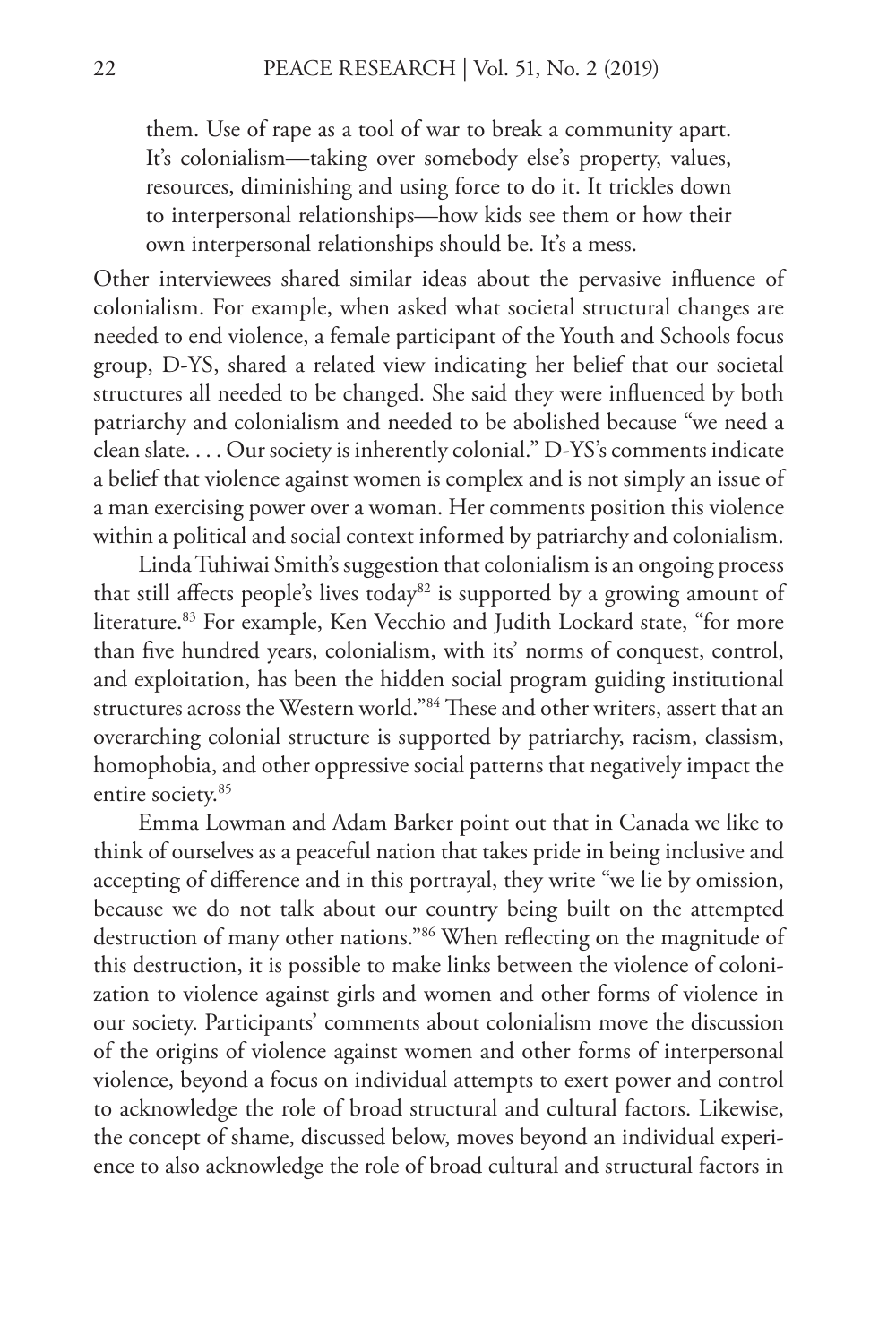shaping an individual's lived experience.

#### *Individual Responsibilization and Shame*

Ten individuals addressed the topic of shame and its relationship to violence; significantly, this theme was mentioned by seven male participants. E-GM said, "We have a shame-based society—if children get it, no wonder they grow up hating themselves. If we can get rid of shame in ourselves, maybe then we can treat others better." E-GM, C-GM, and F-GM all referred to shame as a part of themselves that impacts them negatively and that, in turn, they pass onto others. C-GM shared his belief that shame, blame, and guilt were all connected to emotional abuse and violence. He said, "Shame, blame, and guilt are definitely our culture and perpetuate violence. Sometimes it may not be physical abuse but rather emotionally abuse and then it can progress."

A-YS believed we needed to respond to perpetrators of violence in a better way. She said, "[W]e do need to engage these men in non-shaming ways but not condone behaviour. Not shaming you as a person but we are shaming the act. If mental health could get across it's not you but your act." In his reflections about the shame experienced by victims of violence, Davey questioned why victims of sexual assault feel shame. He said, "The victim feels shame. Victims perceive their essence as profoundly changed and there is a shame attached to it—why should this be shameful?" He went on to say, "Certainly, this issue of the victim of sexual assault being shamed or spoiled goods has to change." Alexa noted that in the challenges faced by victims of violence, not least among them, was dealing with humiliating comments made by others. Lara also noted that victims of violence are blamed. She said,

I was thinking of that poor woman who accused Lyle Howell [a lawyer in Halifax, Nova Scotia who was accused of sexual assault in 2014] of sexually assaulting her— she's been completely bludgeoned by people on blogs—slut shamed. I was thinking of her courage. Just like Rehtaeh Parsons [a teen in Dartmouth, Nova Scotia, who committed suicide in 2013 after severe cyberbullying]. Just like other women who bring forward their complaints.

Female interviewees also acknowledged the shame that victims of violence often feel and how this is leveraged against them in language and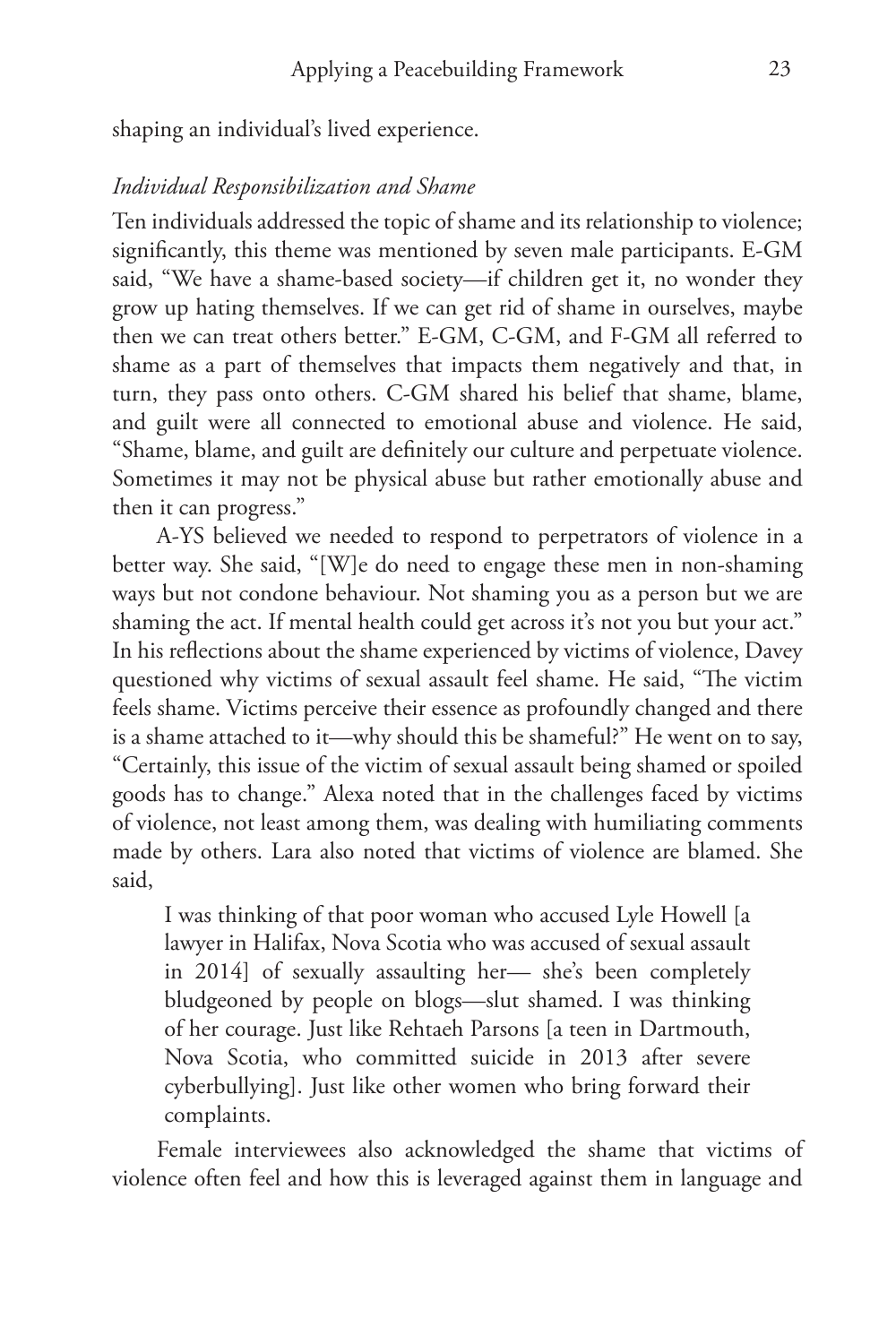comments that serve to blame the victim. This process has also been discussed by Lederach and Lederach who describe contexts in Africa, South America, and the United States in which women's voices were silenced regarding their experiences of violence.<sup>87</sup> They point out that the stigma women felt in South Africa during the Truth and Reconciliation processes obliged them to speak only of their sons', brothers' and male partners' experiences. They chose to mute their voices in a context in which they understood such experiences voiced could be defined as "pariah". In choosing to remain silent about their own experiences of violence, women hope to avoid the judgment that would be unfairly cast upon them that could result in their rejection by their family and community.88 F-YS, a female participant of the Youth and Schools focus group, stated that to start "a societal shift we need to acknowledge that we victim blame".

Participants described shame as having been normalized as a part of our interpersonal relationships, located within our culture and institutional systems. It was seen as both a motivating factor that contributed to the perpetuation of violence as well as the result of violence. For perpetrators and victims of violence alike, shame was understood as a silencer, preventing both from seeking help or telling others about their experiences. The perceptions and beliefs shared by research participants indicate that blame and shame are intrinsically linked. If we can blame and shame others, both for their experiences of violence and the perpetuation of it, we can abscond our responsibility as individuals and as a society to offer support to both.

#### *Culture of Alcohol*

The data indicated that many participants believe a culture of alcohol is closely linked to gender-based violence in Lunenburg County. This may not be surprising when it is considered that alcohol is the most commonly abused substance in Nova Scotia, where almost 30% of the population identify as heavy drinkers.<sup>89</sup> Nine participants shared their belief that alcohol was a contributor, a tool, or a factor; that played a major role in violence. A strong connection between alcohol and violence was vividly portrayed in comments F-GM who referred to alcohol as "setting a match to violence." This link was reinforced by a Police Official (PO) who commented on the relationship between alcohol and violence:

I think it's a significant aggravating factor in relation to intimate partner violence. Alcohol is king in terms of the drugs abused in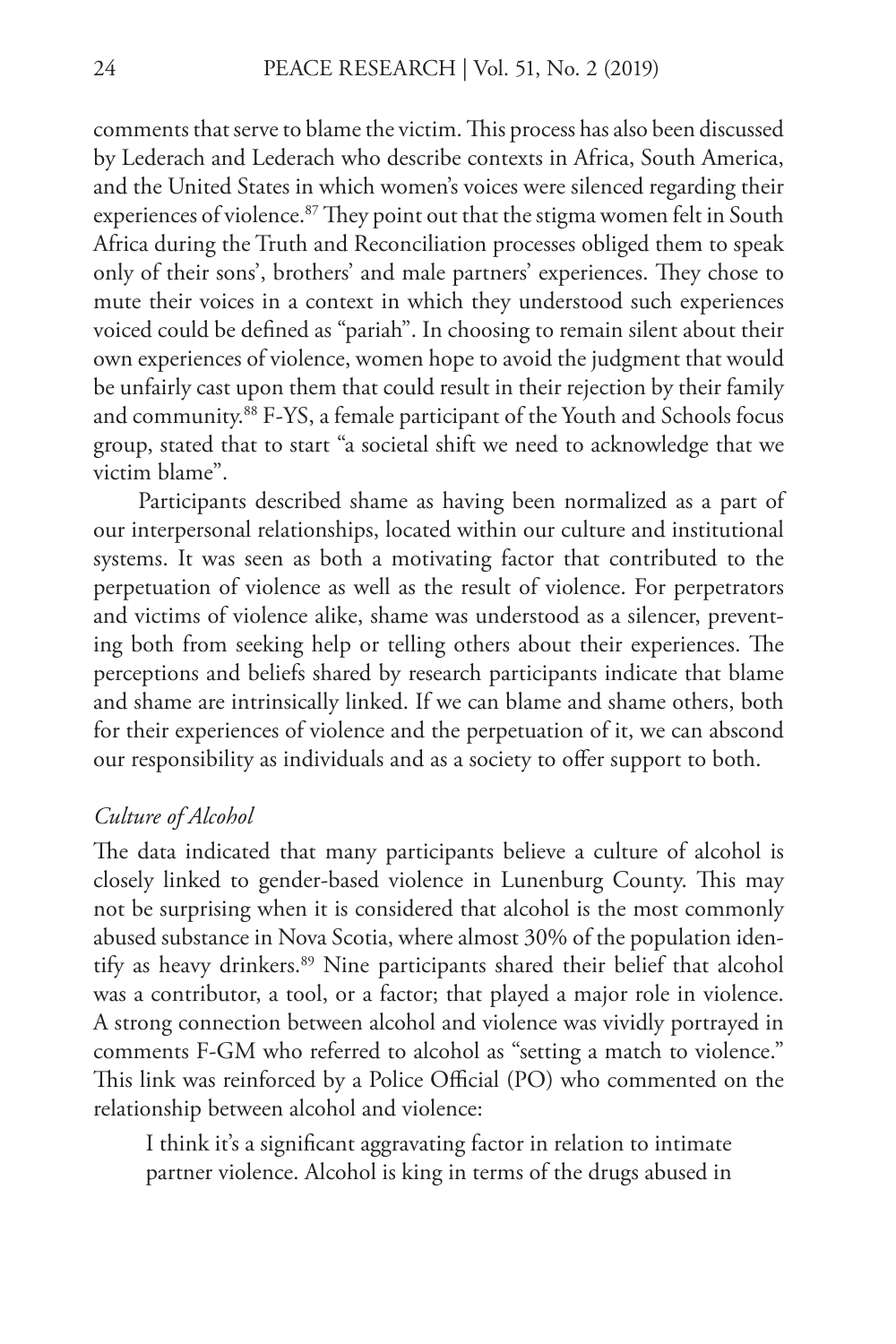Lunenburg County and while we have some up and comers like marijuana and prescription drugs they are not at the same level as alcohol in terms of their overall effects. I am not advocating for abstinence but alcohol is definitely there when we deal with anything related to violence. I would say 95% of the cases we respond to have alcohol on board.

According to Tim Stockwell,<sup>90</sup> police in Nova Scotia estimate that approximately 90% of their work is related to drugs or alcohol. The social costs of alcohol-related violence, including sexual assaults, have been acknowledged by leading researchers in the field.<sup>91</sup> A-GM asked, "Is there a sexual assault with no alcohol?" Interview participant Sal, who has worked for many years with women, recalled a conversation with a young woman who had phoned to discuss a housing issue.

She mentioned her uncle has sex with her. When I asked her how she was doing, she said that's just what he does when he drinks. That's what all men do. So, what struck me is this wasn't even why she called—it was an off-hand comment and it seemed as though that was something that was normal to her.

The comments of A-GM and this young woman are indicative of what some researchers have referred to as a "rape culture" in which experiences of rape are normalized. According to Ann Burnett, Jody Mattern, Liliana Herakova, David Kahl, Cloy Tobola, and Susan Bornsen, a national survey of college women in the United States found that fewer than 5% of sexual offences are reported to law enforcement.<sup>92</sup> Canada's 2014 victimization survey showed that only one of every twenty sexual assaults are reported to police.93 Consumption of alcohol by the perpetrator of sexual assault and/ or the victim increases the likelihood that the sexual assault will not be reported.<sup>94</sup> Victims who were intoxicated at the time of sexual assault are more likely to feel they will be critiqued by friends, family, the justice system and society at large for not taking steps to minimize their risk.<sup>95</sup> Victims believe they may be held responsible for putting themselves at risk for sexual assault because of their use of alcohol. Discourses of risk can render individuals responsible for minimizing their risks.<sup>96</sup>

This discourse has become an organizing principle in governments informed by neoliberal agendas<sup>97</sup> and influences public sector health, social policy and legal systems,<sup>98</sup> contributing to a focus on individuals and obscuring the societal failures to provide contexts that nurture non-violence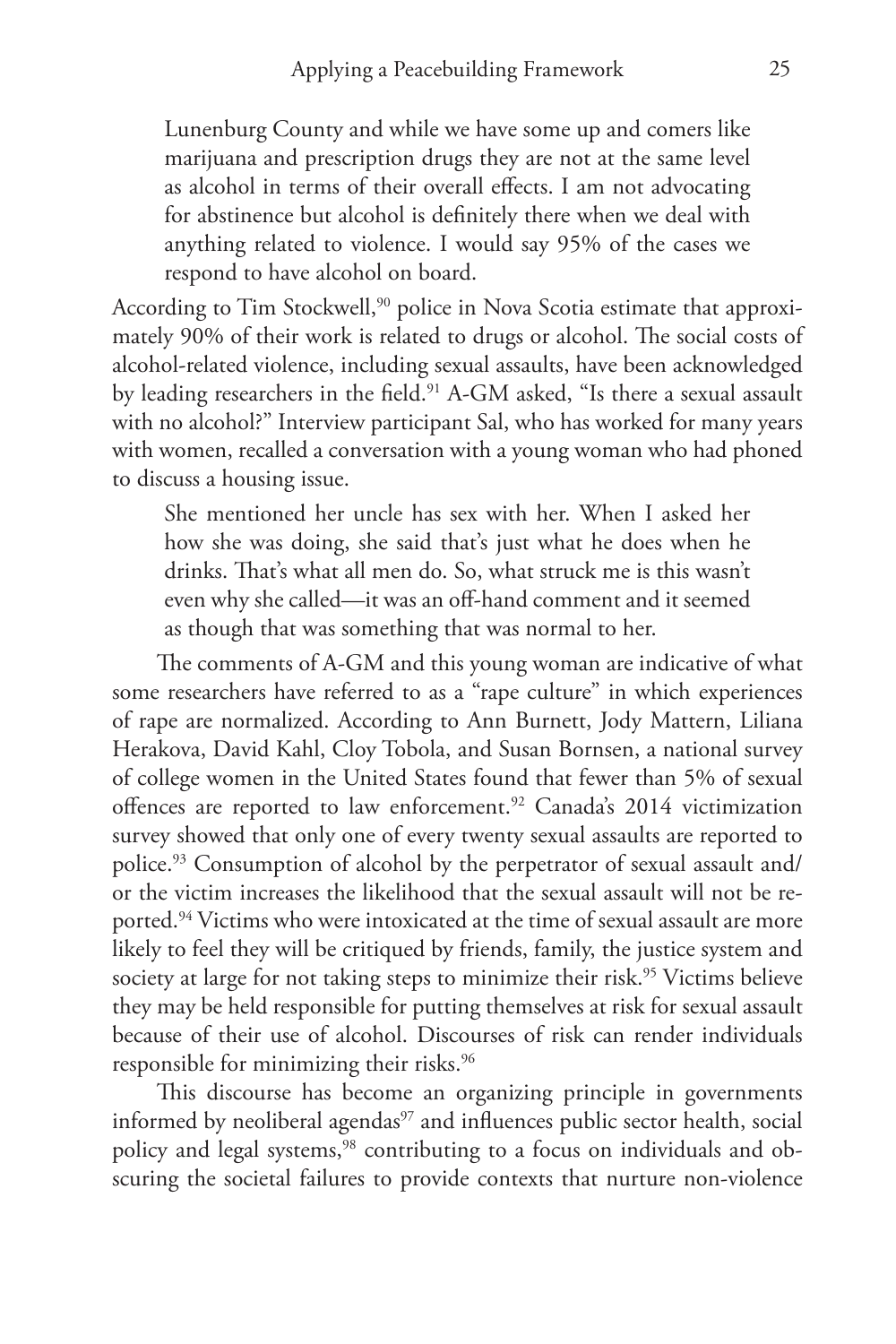and peace. These neoliberal agendas suggest that individuals who develop problems with alcohol or experience sexual assault have personally placed themselves in harm's way.<sup>99</sup> Burnett et al. write:

Taking the precautions to prevent date rape means the individual will also need to take on the responsibility if something were to happen. In other words, if an individual takes responsibility for the preparation to avoid date rape, then, by default, that individual must take the blame if rape occurs.<sup>100</sup>

As a result, alienating contexts orchestrated by globalized free market economies are not examined and critiqued.<sup>101</sup> When problems with alcohol remain a private and highly stigmatized issue, victims are effectively silenced. Likewise, when gender-based violence is regarded as a private matter, it also remains highly stigmatized and is effectively silenced.

Researchers Holly Johnson and Jenna MacKay confirm that most sexual assaults do involve alcohol.<sup>102</sup> They report that alcohol use is so common in sexual violence that it is considered by many researchers to be the date rape drug. According to the Statistics Canada young women aged 15-24 experience the highest rate of sexual violence and many of these cases involved drugs or alcohol.<sup>103</sup>

The marketing of alcohol to children can also be understood as part of the culture of alcohol as noted by interview participant Katie who indicated her belief that exposure of children and youth to alcohol advertising and marketing is harmful.

Marketing of alcohol to children leads to earlier initiation and consumption by children. Reduce inhibitions and then you are exposed to more violence with their peers. For example, when you hear of cases of rape with a 13-year-old you ask what is going on? Alcohol is a massive factor in that. Alcohol is an under-discussed factor.

Katie's belief that exposure of children and youth to alcohol advertising and marketing is harmful serves as another acknowledgment of the pervasive presence of alcohol. She worried that early consumption of alcohol by children would reduce their inhibitions, placing them in unsafe situations. As an example, she discussed instances of rape that involve 13-year-olds, noting alcohol was a huge and under-discussed factor in these cases. Katie's acknowledgment of the power of advertising and marketing to influence alcohol consumption by youth is supported by a growing amount of research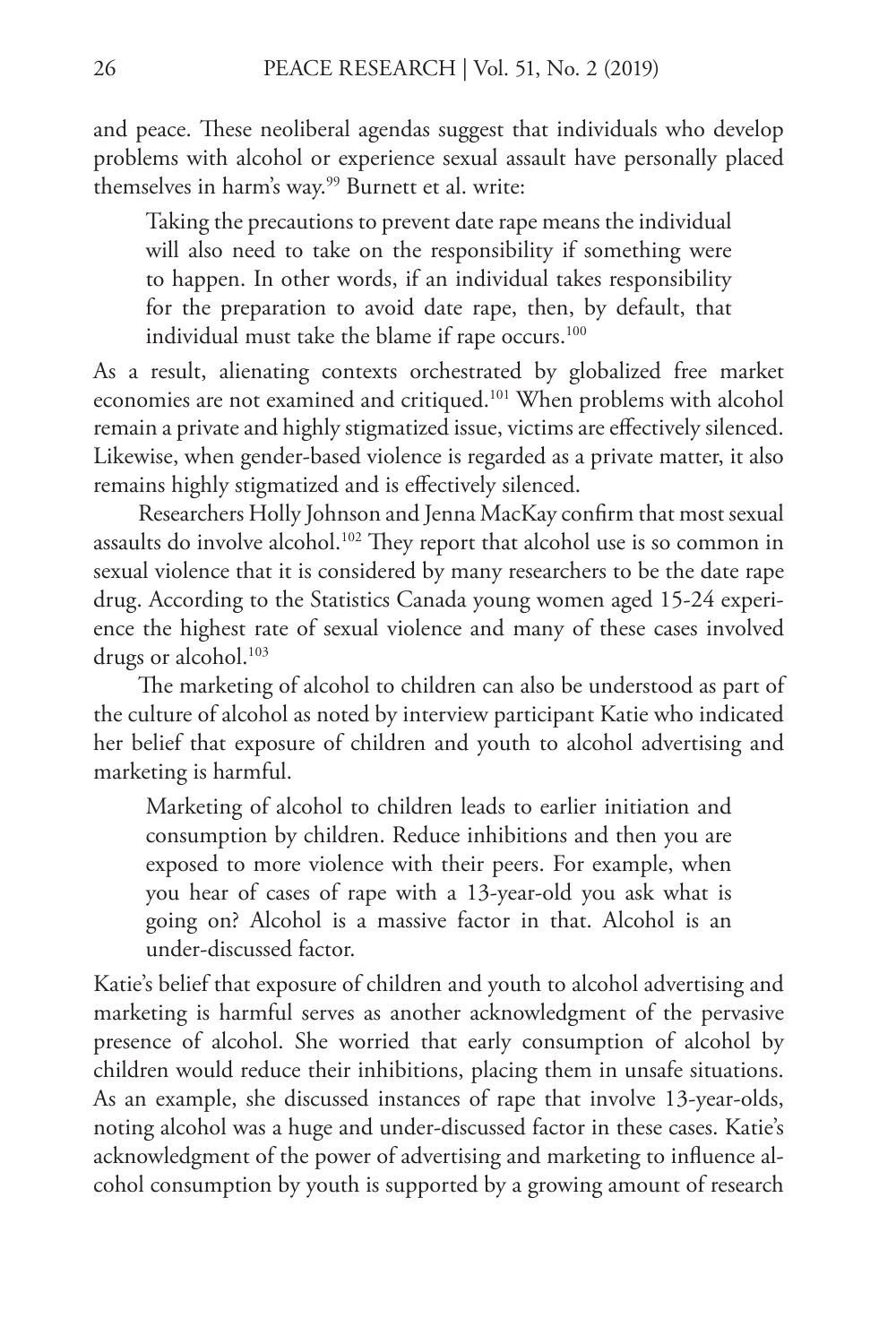which demonstrates links between exposure to alcohol advertising and the drinking behaviour of both boys and girls.<sup>104</sup> According to David Jernigan, the alcohol industry has been successful in finding ways to target youth who are under legal age.<sup>105</sup> Katie's comments indicate that community efforts to reduce gender-based violence need to respond to the harms that result from under-age drinking that can include sexual assaults and other forms of interpersonal violence among young teens.

A growing amount of research explores the negative impacts of early consumption and abuse of alcohol among youth.106 Robert Nash Parker's and Kevin McCaffree's research suggests a link between viewing alcohol advertising, alcohol consumption and subsequent sexual assaults. Their detailed critique of alcohol advertising argues that youth who are vulnerable to heavy consumption of alcohol are also susceptible to the implications inherent in many hypersexualized images that are used to sell alcohol. They critique advertising images that point to sexual assault as a byproduct of heavy consumption of alcohol.<sup>107</sup> Parker and McCaffree claim their research traces specific sexist and demeaning content in alcohol advertising to sexual violence. They write:

In this study, the first analysis of its kind (to our knowledge), we have found empirical evidence that the specific content of alcohol advertising in alcohol outlets is related to a type of violence in the surrounding neighbourhoods that is consistent with the nature of the advertisements' sexualized content.<sup>108</sup>

While Parker & McCaffree clearly articulate the need for further research to substantiate their research results based on a particular area of the United States,<sup>109</sup> they do note statistical evidence indicating that youth who are not supposed to be the target of alcohol advertising are influenced by it and in very specific ways.

Parker & McCaffree's claim that their research may be the first of its kind lends support to Katie's suggestion that the influence of alcohol as a factor in the sexual assault of young teens is under-discussed. If we understand cultural violence as including aspects in the culture that either validate violence or obscure our vision from noticing it, normalizing a culture of heavy alcohol consumption in Canada is a form of cultural violence that prevents the development of interventions to protect youth from its harms.<sup>110</sup> These considerations have policy implications for community measures that are created to reduce gender-based violence, particularly among youth.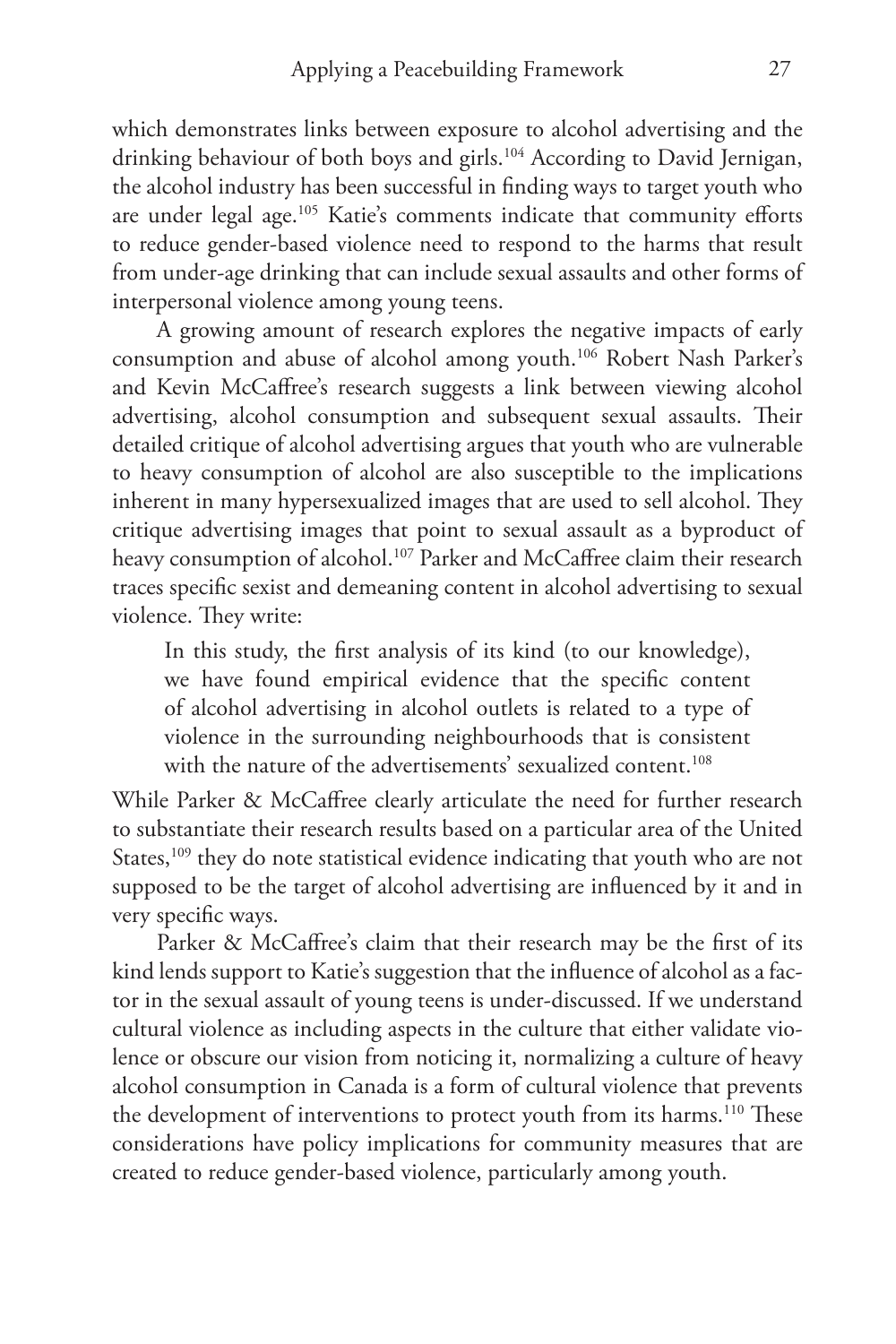#### IMPLICATIONS

As noted in the introduction, a critical peacebuilding framework positions interpersonal violence as connected and responsive to structural and cultural factors that influence individual behaviour. Descriptions of patriarchy influencing the five themes—sexualized gendered binaries, globalized free market economies, colonialism, individualized shame, and culture of alcohol—highlighted the ways in which respondents believed exposure to violence was pervasive and normalized. Taken together, the respondents' comments comprised a sharp critique of many patriarchal and societal norms while appearing to express uncertainty about their ability to initiate change. However, in their critique respondents also acknowledge the need for structural and cultural changes to support non-violence and peaceful relationships.

The interview data indicated that many participants believed that while violence was ubiquitous it was normalized and minimized. While Bushman and Anderson's work concluded there was insufficient evidence to support a causal link regarding the effects of exposure to violent media and aggressive behaviour they did describe it as an important risk factor. They argue that it is now time to move towards complex public policy questions that will involve an examination of personal and societal values, as well as practical and legal issues.<sup>111</sup> This research supports their recommendation for public policy that limits exposure to violent media as well as access to pornography by children. In view of the massive distribution of pornography a focus on eliminating potential harm to those engaged in its production and consumption is relevant to efforts to reduce gender-based violence and I argue this requires further research and ongoing critical interrogation of diverse perspectives. A critical emancipatory peace approach requires those wishing to create social ecologies that promote peace to consider who profits from pornography and who is harmed. However, a recognition of the range and power of globalized corporate interests may raise questions of agency among community members who may seek to limit their influence. As Bushman & Anderson note, such work implies an examination of societal values that I argue can be assisted by applying a critical feminist peacebuilding lens.<sup>112</sup>

The application of a critical peacebuilding lens also shines a light on the structural and cultural devastation caused by colonialism. The comments and analysis above related to colonialism demonstrate the need to move the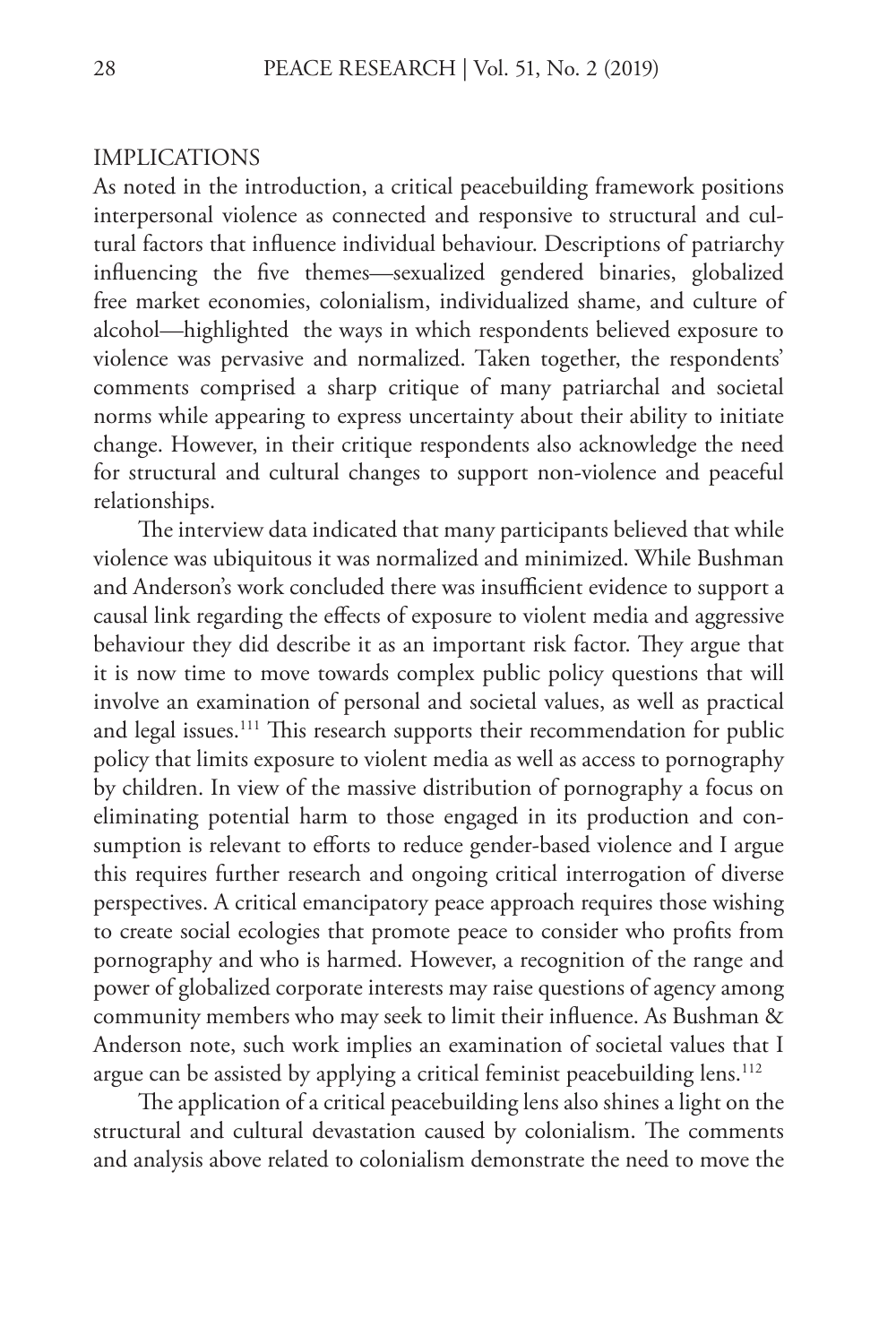discussion of the origins of violence against women, as well as other forms of interpersonal violence, beyond a focus on individual attempts to exert power and control to acknowledge the role of broad structural and cultural factors.

The findings also indicate a strong link between gender-based violence and alcohol misuse. These connections indicate that substance abuse and acts of violence often occur in contexts that promote alienation and dislocation and are supported by a "culture of alcohol."113

Likewise, the concept of shame shared in the findings moves from a focus on individual experience to again acknowledge the role of broad cultural and structural factors in shaping an individual's lived experience. Shame is described as both a motivating factor that contributes to the perpetuation of violence as well as the result of violence. For perpetrators and victims of violence alike, shame is understood as a silencer, preventing both from seeking help or telling others about their experiences. Daniel Fessler's crosscultural research on shame suggests that while shame can function in many ways, the most important purpose is to motivate conformity to further a sense of social acceptance.<sup>114</sup> The pressure to conform to boy code norms may facilitate emotional disconnection. Therefore, even while attempting to achieve a sense of social acceptance, a sense of loss is implied. Shame is a controversial subject, particularly as it relates to violence. James Gilligan's internationally renowned work with male prisoners positions violence as the only alternative to being shamed in other people's eyes and even in one's own.115 He suggests that men commit violent acts to avoid being shamed.

The findings indicate a need to recognize the shame victims experience and attitudinal shifts to prevent blaming victims of violence. If we blame and shame others, both for their experiences of violence and the perpetuation of it, we abscond our responsibility as individuals and as a society to offer support to both.

## RECOMMENDATION FOR CHANGE: COMMUNITY PEACEBUILDING

While the inclusion of in-depth descriptions of measures discussed by interview participants as important for responding to the structural and cultural influences on interpersonal violence is beyond the scope of this article, a brief thematic description follows. Seven underlying subthemes connect the primary themes discussed above. These subthemes include the recognition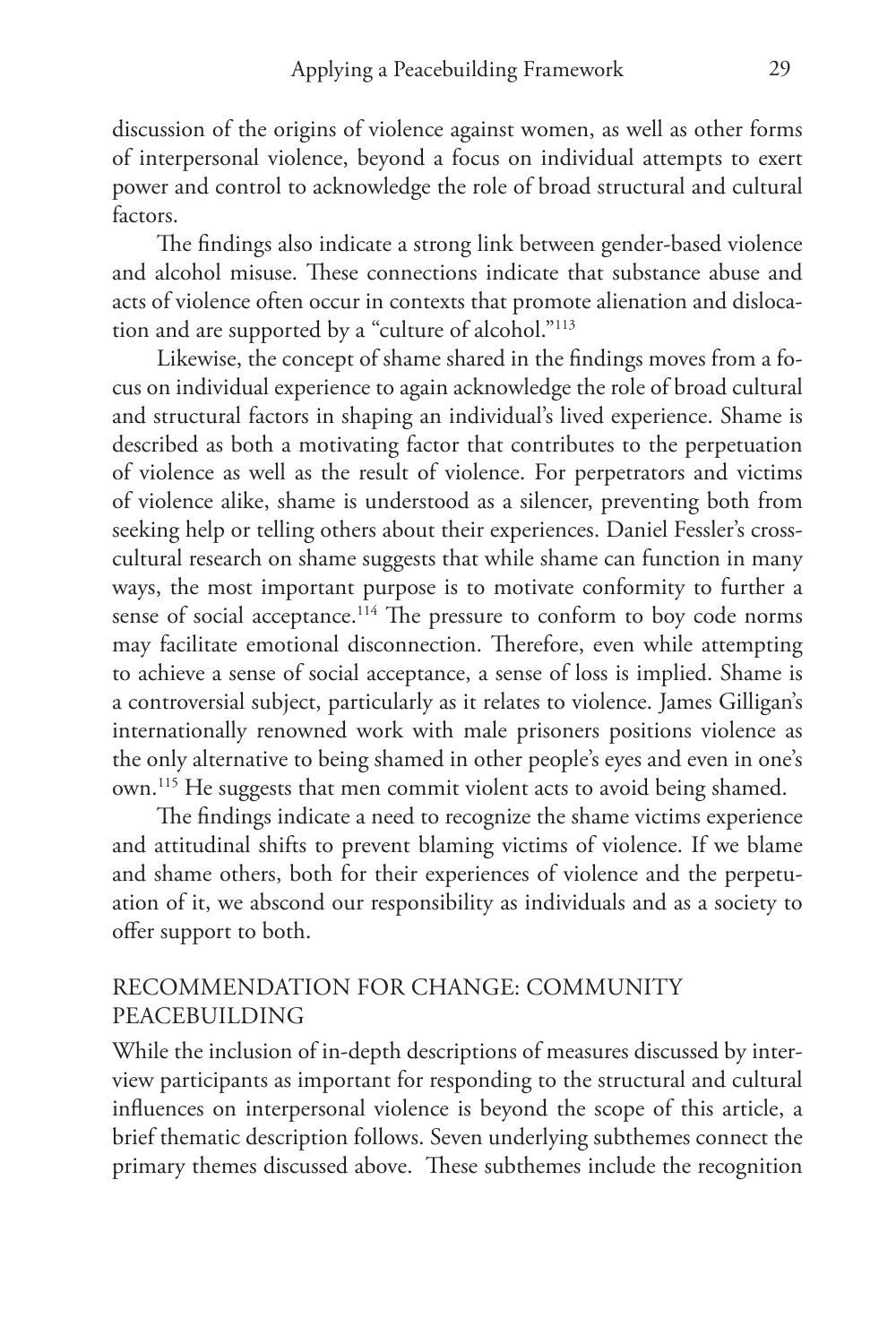of the silence about violence; the need to engage boys and men; the exploration of how we "other" perpetrators of violence; the consideration of new justice responses; a critical response to the deluge of marketing, media, and advertising linked to violence; the expansion of the mandate of the municipal alcohol project;<sup>116</sup> and the offer of peace education.

Ten interview participants were united in their belief that experiences of violence must not be silenced and that giving voice to these experiences can render visible what is often hidden and could lead to politicizing these issues. All women interviewed who acknowledged they had been prior victims of violence wanted to use this experience to help inform a better response. This may be reflected in the #MeToo movement which elevated the profile of gender-based violence.

Many interview participants noted the importance of engaging boys and men to work as allies alongside women and girls to help end interpersonal violence. This included engaging men in conversations that could incorporate challenging ingrained gendered stereotypes. These efforts were referred to by one interview participant as "the gender transformative work" to critique prescribed acceptable behavior and communication styles that constrain boys and men.

Another subtheme critiqued the manner in which perpetrators of violence are viewed as "demons," "from mars," "vermin," or "monsters." They noted these words were sometimes used as descriptors in the media and served to differentiate and distance perpetrators of violence from community. As one participant stated, "We live in a violent society—the way we respond is violence—the criminal justice system is violent."

Another subtheme invited consideration of new justice responses that could include restorative justice and creation of a community dispute resolution centre to assist in resolving disputes and conflicts and teach conflict resolution skills that may prevent situations from escalating to violence.

The need for individuals, communities, and governments to critically respond to the deluge of marketing, media, and advertising linked to violence by policy development, corporate regulation, and government legislation was also identified. This was expressed by recommending the regulation of access to weapons, alcohol, violent media, and violent pornography. An expanded role of the Municipal Alcohol Project was identified as having potential to reduce sexual assault and other forms of violence; particularly among youth, linked to alcohol consumption.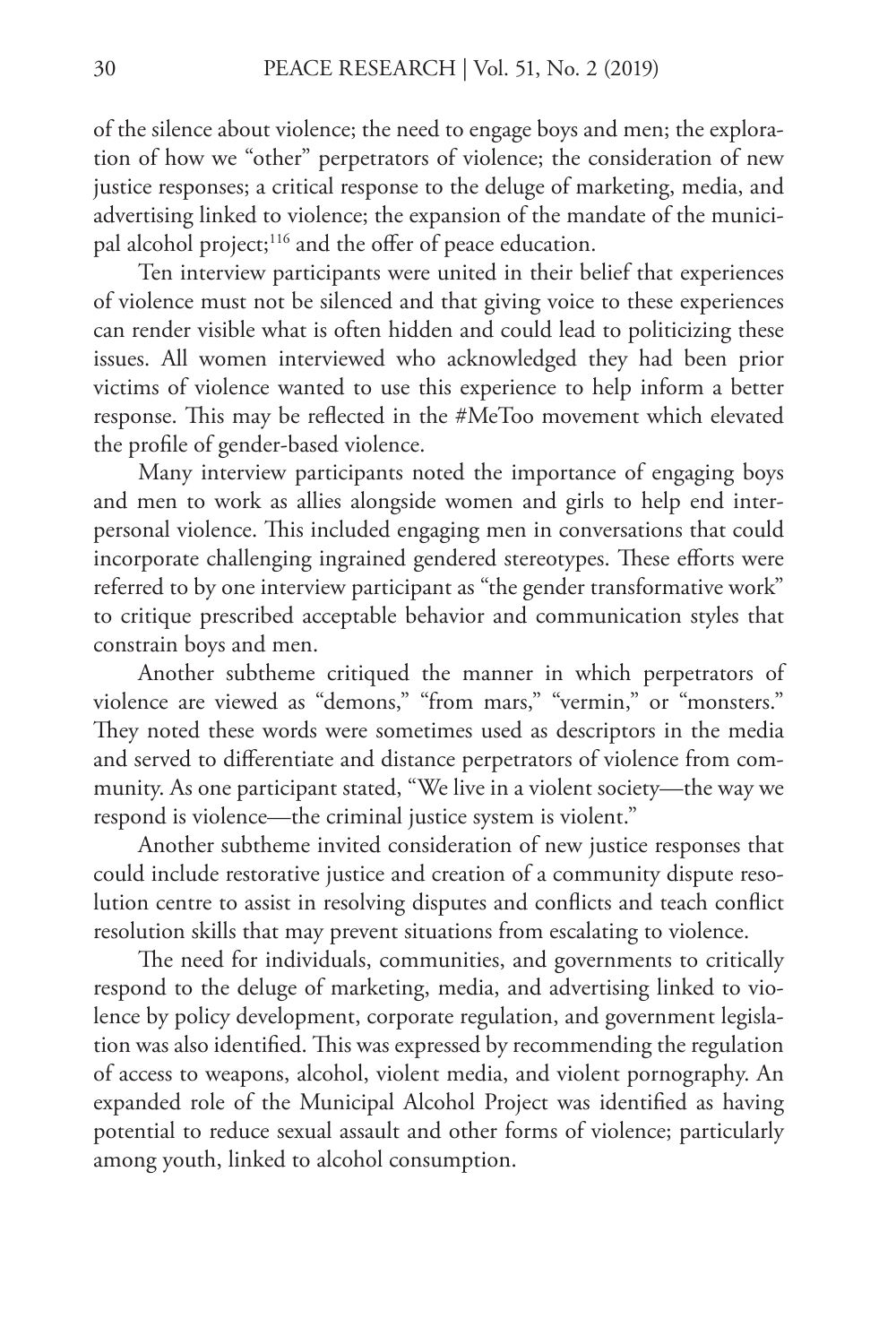Finally, many interview participants spoke about the roles of families and communities in teaching conflict resolution skills, non-violent communication and empathy. They emphasized the need for peace education in kindergartens, schools, colleges and universities to teach skills to resolve conflict and to intervene in violent situations.

### LIMITATIONS

The research participants of this study were previously engaged in defining a community response to gender-based violence and their views cannot be said to be representative of all people living in Lunenburg County. The application of a peacebuilding framework to gender-based violence constitutes a novel approach that requires further exploration.

#### **CONCLUSION**

The themes that emerged among the responses of the thirty-four interviewees described a patriarchal culture in which violence is normalized and is influenced by sexualized gendered binaries, globalized free market economies, colonialism, individualized shame, and a culture of alcohol. Implementing a peacebuilding framework in communities begins by challenging a limited and constrained understanding of the origins of violence that is often confined to discourses of individual responsibilisation.<sup>117</sup> A community peacebuilding framework applied to gender-based violence in Lunenburg County highlights public accountability, if we want people to act non-violently. Further research is required to explore ways in which communities can work together to create social ecologies that promote non-violent behavior and a positive relational peace. In Nova Scotia, the recently formed Be the Peace Institute defines their vision as framed by peacebuilding that is restorative at its core and their mission to work courageously with individuals and systems to engage community in promoting justice, gender equality, and social change. They define themselves as a 'centre of excellence' in research and education to prevent, address and end violence against women in all forms to make Lunenburg County the most safe and equitable place for people of all genders to live, work and thrive.<sup>118</sup> This framework's portrayal of gender-based violence as a community issue is another stone in a foundation for ongoing peacebuilding. These grassroot responses, showing people acting with agency, need to be highlighted in peacebuilding literature.

Parents, educators, and communities can create opportunities to discuss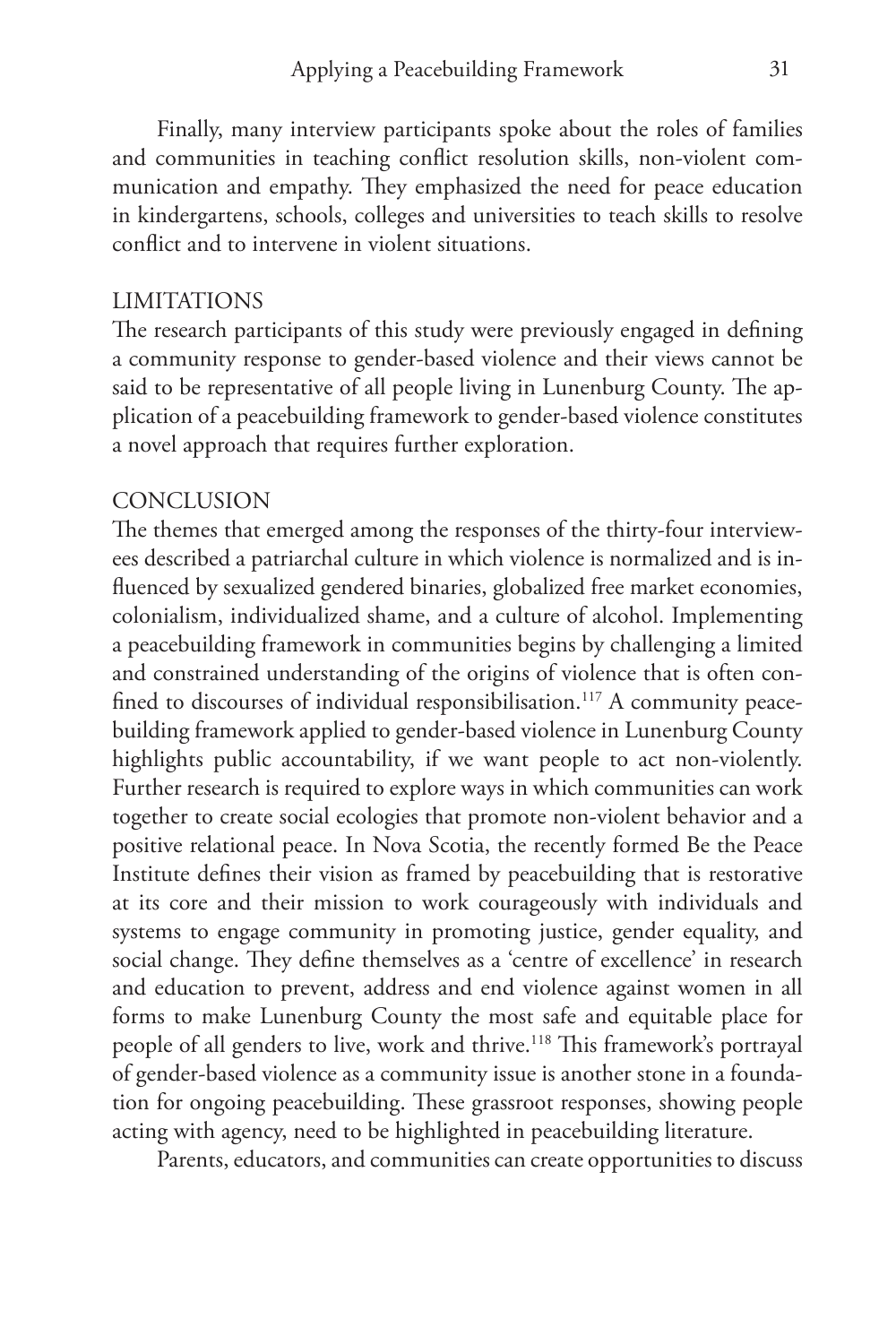related topics such as colonization, violent media, hypersexualization, pornography, rape, and alcohol culture. Such discussions would acknowledge the influence of globalized capitalism as well as individual and community agency to resist influences that normalize violence.

### ENDNOTES

- 1. Linda Dahlberg and Etienne Krug, "Violence: a Global Public Health Problem," in *World Report on Violence and Health*, eds. Etienne Krug, Linda Dahlberg, Anthony Zwi, and Rafael Lozano (Geneva, CH: World Health Organization, 2002), 1-21.
- 2. Marie Sinha, *Measuring Violence Against Women: Statistical Trends*  (Ottawa, ON: Statistics Canada. 2013).
- 3. United Nations General Assembly, *Declaration on the Elimination of Violence against Women,* A/RES/48/104. (New York, NY: United Nations, 1993).
- 4. Claudia Garcia-Moreno, Christina Pallitto, Karen Devries, Heidi Stoeckl, Charlotte Watts, and Naeemah Abrahams, *Global and Regional Estimates of Violence Against Women: Prevalence and Health Effects of Intimate Partner Violence and Non-Partner Sexual Violence* (Geneva, CH: World Health Organization, 2013)
- 5. Sinha, *Measuring Violence Against Women.*
- 6. Statistics Canada, *Insights on Canadian Society: Lone-parent families,*  2015, https://www150.statcan.gc.ca/n1/pub/75-006-x/2015001/ article/14202/parent-eng.htm.
- 7. Annalea Sordi, *Violence Against Women with Disability Violence Prevention Review* (Calgary, AB: Vecova Centre for Disability Services and Research, February 2011), http://www.canadianwomen.org/ sites/canadianwomen.org/files/PDF - VP Resources - Vecova\_CWF\_ Women with Disabilities\_ 2011.pdf
- 8. Sinha, *"Measuring Violence Against Women."*
- 9. Sinha, *"Measuring Violence Against Women."*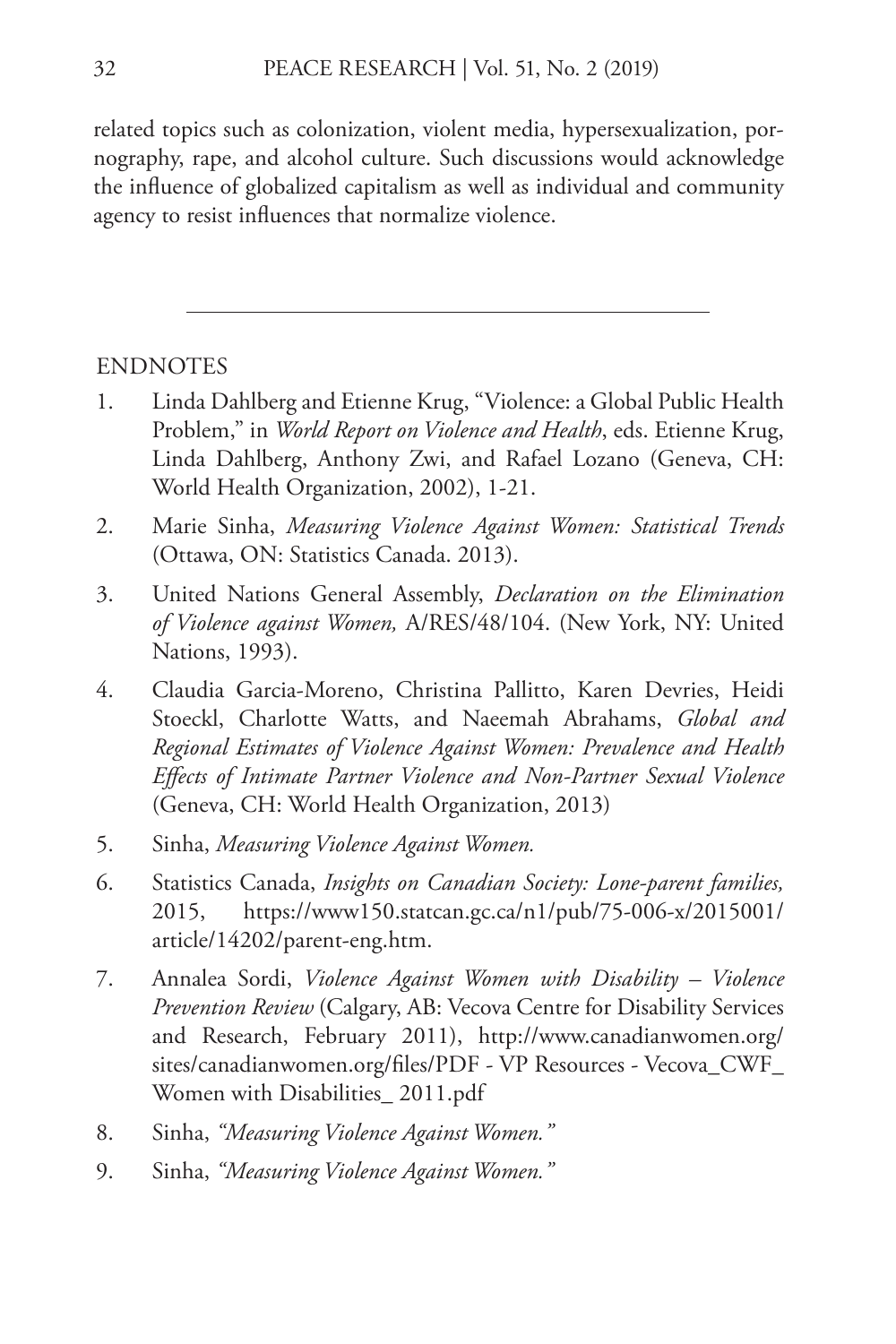- 10. Todd Augusta-Scott, "Conversations with Men about Women's Violence: Ending Men's Violence by Challenging Gender Essentialism, in *Narrative Therapy: Making Meaning, Making Lives,* eds. Catrina Brown and Todd Augusta-Scott (Thousand Oaks, CA: Sage Publications, 2007), 197-210; Maureen Flaherty, "Constructing a World Beyond Intimate Partner Abuse," *Journal of Women and Social Work.* 25, no. 3 (2010), 224; Bob Pease, "Reconstructing Violent Rural Masculinities: Responding to Fractures in the Rural Gender Order in Australia," *Culture, Society and Masculinity,* 2, no. 2 (2010): 154-164; Norma Jean Profitt, and Nancy Ross, "A Critical Analysis of the Report Student Safety in Nova Scotia: Co-Creating a Vision and Language for Safer and Socially Just Campus Communities," in *Sexual Violence at Canadian universities: Activism, Institutional Responses, and Strategies for Change,* eds. Elizabeth Quinlan, Andrea Quinlan, Curtis Fogel, and Gail Taylor (Waterloo, ON:Wilfrid Laurier University Press, 2017)
- 11. Cristine Rotenberg and Adam Cotter, *Police-Reported Sexual Assaults in Canada Before and After #MeToo, 2016 and 2017* (Ottawa, ON: Statistics Canada, 2018), https://www150.statcan.gc.ca/n1/pub/85- 002-x/2018001/article/54979-eng.htm?HPA=1.
- 12. Taryn Grant, "Halifax sexual-assault centre has to turn away victims," *The Star* (16 April 2019), https://www.thestar.com/ halifax/2019/04/16/halifax-sexual-assault-centre-has-to-turn-awayvictims.html.
- 13. Garcia-Moreno, et.al. *Global and Regional Estimates*.
- 14. Rhonda Breitkreuz, "Engendering Citizenship? A Critical Feminist Analysis of Canadian Welfare-to-Work Policies and the Employment Experiences of Lone Mothers," J*ournal of Sociology and Social Welfare,*  32, no. 2, (2005): 147-165.
- 15. Mary Ellen Donnan, "How Policy Creates Homelessness and how Citizenship Models Fail to Provide Solutions," *International Journal of Arts and Sciences,* 7, no. 5, (2014): 585-596.
- 16. Johan Galtung, "Cultural Violence," *Journal of Peace Research.* 27, no. 3, (1990): 291-305.
- 17. Liz Stanley and Sue Wise, *Breaking Out Again: Feminist Ontology and*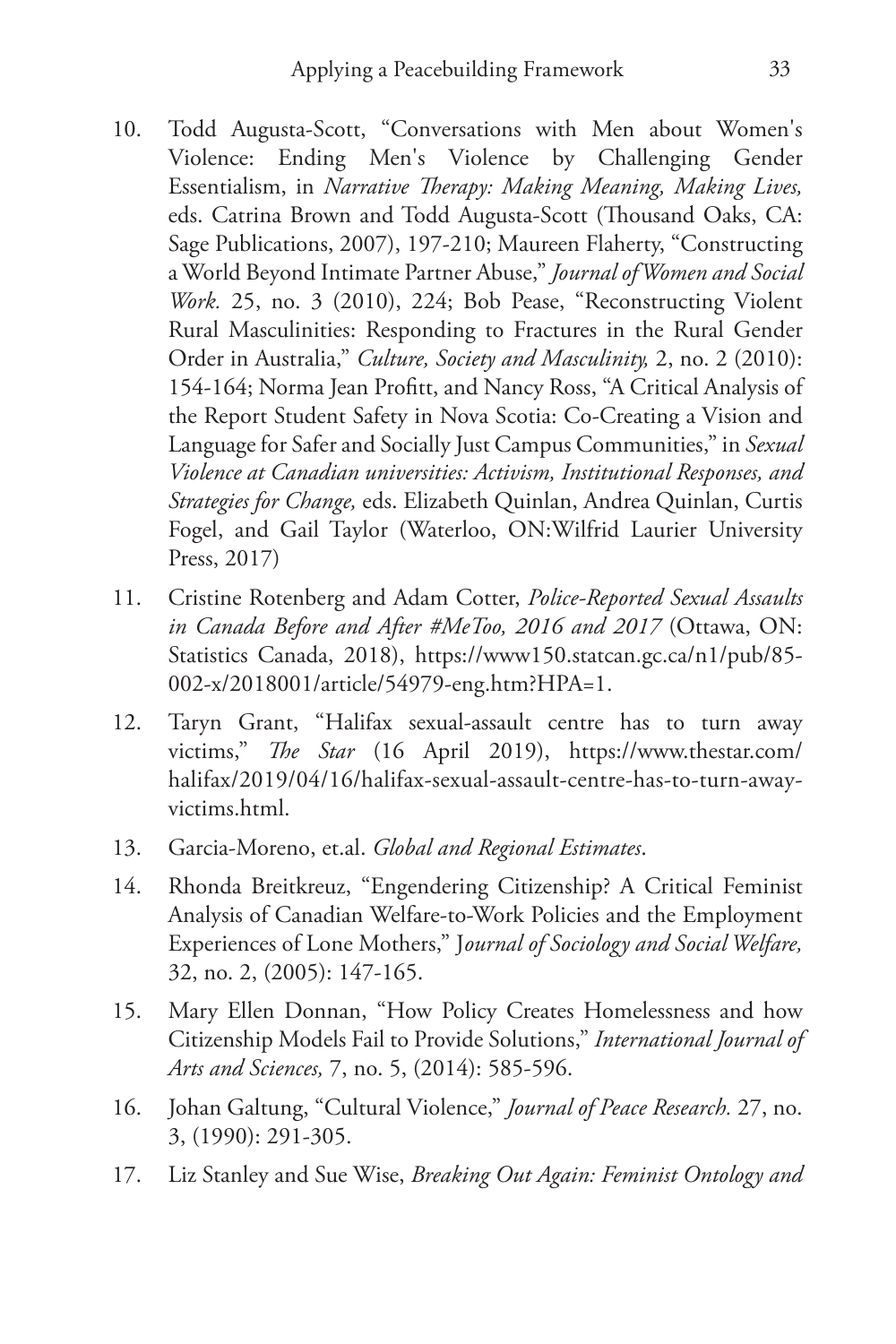*Epistemology* (London, UK: Routledge, 1993); Sara Ahmed, *Living a Feminist Life* (Durham, NC: Duke University Press, 2017).

- 18. Keith Krause, "Emancipation and Critique in Peace and Conflict Research," *Journal of Global Security Studies* 4, no. 2 (2019): 292–298.
- 19. Sinha, *"Measuring Violence Against Women."*
- 20. Jayna Holroyd-Leduc, and Sharon Straus, "#MeToo and the Medical Profession." *Canadian Medical Association. Journal* 190, no. 33, (2018): E972-E973; Cheryl Groucutt, Marek Vochozka, Pavol Kral, and Wlodzimierz Sroka, "The #MeToo Social Media Campaign, Sexualized Forms of Male Control, and the Failure of Current Law to Curb Gendered Harassment and Misconduct in the Workplace," Contemporary Readings in Law and Social Justice 10, no. 2, (2018): 85-91.
- 21. Bruce Alexander, *The Globalization of Addiction: A Study in Poverty of the Spirit.* (New York, NY: Oxford University Press, 2008); Rosalind Gill, "Culture and Subjectivity in Neoliberal and Postfeminist Times," Subjectivity 25 (2008): 432-445; Phil Mellows, The Dialectic of Drink: Alcohol and the Neoliberal State [video] (Film Exchange on Alcohol and Drugs (FEAD), 2013), http://www.fead.org.uk/video/ phil-mellows-the-dialectic-of-drink-alcohol-and-the-neoliberalstate/; Henri Giroux, *America's Education Deficit and the War on Youth*  (New York, NY: Monthly Press Review, 2013); William Haydock, "The Rise and Fall of the 'Nudge' of Minimum Unit Pricing: The Continuity of Neoliberalism in Alcohol Policy in England," *Critical Social Policy* 34, no. 2 (2014). 260-269.
- 22. Ken Flegel, "Big Alcohol Catches Up with Adolescent Girls," *Canadian Medical Association Journal* 185, no. 10 (2013): 859.
- 23. Alexander, *The Globalization of Addiction;* Gill, "Culture and Subjectivity"; *Giroux, America's Education Deficit;* Haydock, "The Rise and Fall"; *Mellows, The Dialectic of Drink.*
- 24. Adam Curle, *Another Way: Positive Response to Contemporary Violence*  (Oxford, UK: Jon Carpenter Publishing, 1995).
- 25. Elise Boulding, *Women in the Twentieth Century World* (New York, NY: Sage Publications, 1977).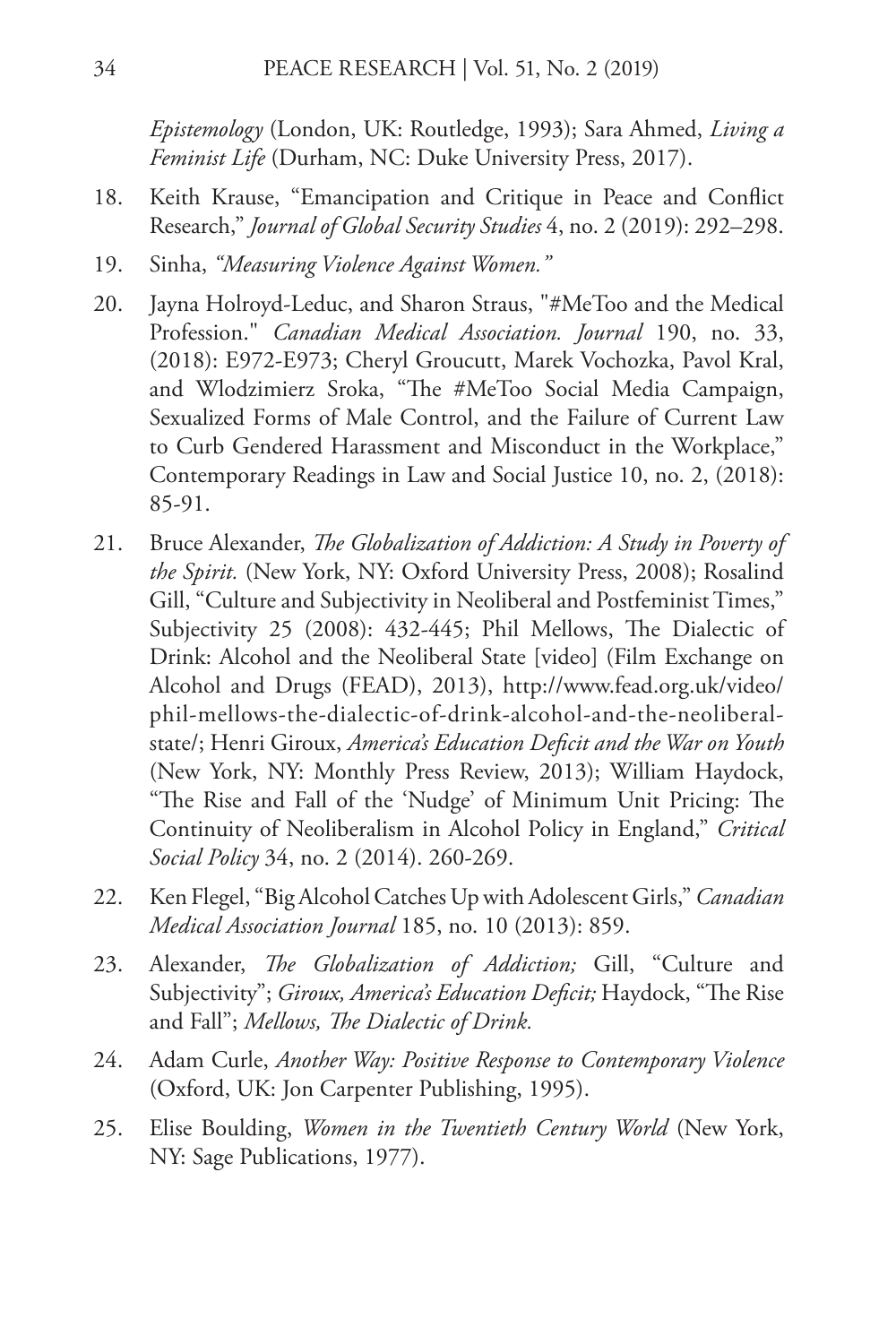- 26. John Paul Lederach, *The Little Book of Conflict Transformation,* (New York, NY: Good Books, 2003.
- 27. Barbara Mitchels, *Love In Danger: Trauma Therapy and Conflict Explored through the Life and Work of Adam Curle* (Oxfordshire, UK: Jon Carpenter Publishing. 2006).
- 28. Johann Galtung and Charles Webel, eds., *Handbook of Peace and Conflict Studies* (Abingdon, UK:Routledge, 2007).
- 29. Lisa Schirch, "Strategic Peacebuilding—State of the Field," *Peace Prints, South Asian Journal of Peacebuilding* 1, no, 1 (2008): 1-17.
- 30. Galtung, "Cultural Violence."
- 31. John Paul Lederach and Angela Lederach, *When Blood and Bones Cry Out: Journeys through the Sound Scape of Healing and Reconciliation*  (New York, NY: Oxford University Press, 2010).
- 32. Oliver Ramsbotham, Tom Woodhouse, Hugh Miall, eds., *Contemporary Conflict Resolution: The Prevention, Management and Transformation of Deadly Conflicts,* Third edition (Cambridge, UK: Polity Press, 2011).
- 33. Garcia-Moreno et.al., *Global and Regional Estimates.*
- 34. Ramsbotham et.al. *Contemporary Conflict Resolution.*
- 35. Schirch, "Strategic Peacebuilding."
- 36. Jennifer Llewellyn, "Integrating Peace, Justice and Development in a Relational Approach to Peacebuilding," *Ethics and Social Welfare* 6, no. 3 (2012).
- 37. Galtung, "Cultural Violence."
- 38. Ramsbotham et.al. *Contemporary Conflict Resolution*.
- 39. Curle, Another Way; Galtung, "Cultural Violence."; Mitchels, *Love In Danger;* Schirch, "Strategic Peacebuilding; Flaherty, "Constructing a World"; Lederach and Lederach, *When Blood and Bones Cry Out;*  Ramsbotham et.al. *Contemporary Conflict Resolution.*
- 40. Catia Confortini,"Galtung, Violence and Gender: The Case for a Peace Studies/Feminism Alliance," *Peace and Change* 31, no. 3(2006): 333-367; Mark Orbe, *Constructing Co-Cultural Theory: An Explication*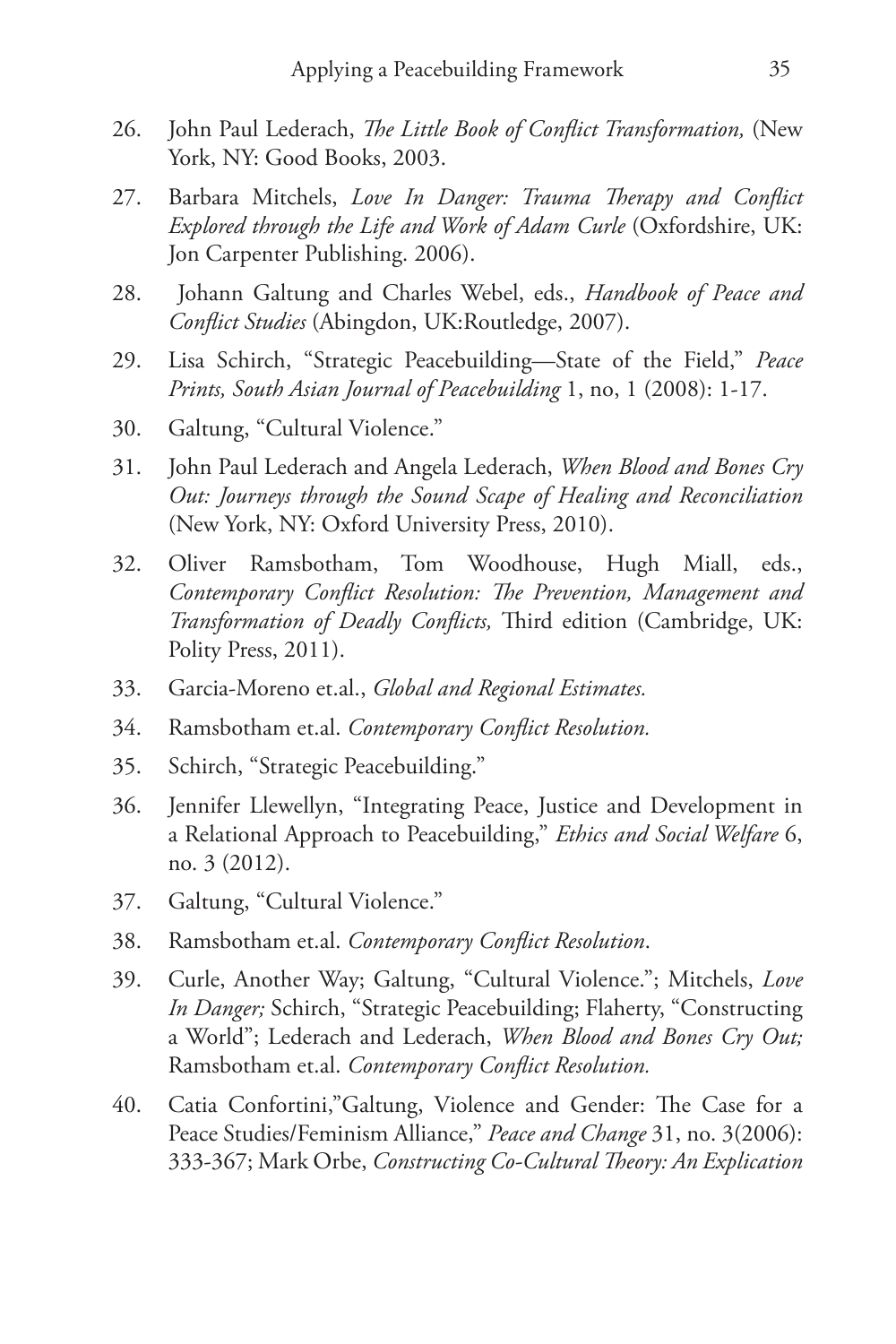*of Culture, Power and Communication* (Thousand Oaks, CA: Sage Press, 1998); Stanley & Wise, *Breaking Out Again.*

- 41. Confortini, "Violence and Gender," 333.
- 42. Confortini, "Violence and Gender."
- 43. Stanley & Wise, *Breaking Out Again;* Karen Nielson and Ann Marie Dewhurst, "Feminist Crisis Counseling," in *Feminist Counseling: Theory, Issues and Practice,* ed. Lynda Ross, Toronto, ON: Women's Press, 2010), 286-298.
- 44. Greg Guest, Kathleen MacQueen, and Emily Namey, *Applied Thematic Analysis* (Los Angeles, CA: Sage Publications, 2012).
- 45. Virginia Braun and Victoria Clarke, "Using Thematic Analysis in Psychology," *Qualitative Research in Psychology* 3, no. 2 (2006): 77-101.
- 46. Gina Rippon, Rebecca Jordan-Young, Anelis Kaiser, and Cordelia Fine, "Recommendations for Sex / Gender Neuroimaging Research," *Frontiers in Human Neuroscience,* 8 (2014).
- 47. Sarah Knapton, "Men and Women Do Not Have Different Brains, Claims Neuroscientist," *The Telegraph* (8 March 2014).
- 48. Rippon, et al., "Recommendations for Sex / Gender Neuroimaging Research."
- 49. Lori Nathanson, Susan Rivers, Lisa Flynn, and Marc Brackett, "Creating Emotionally Intelligent Schools with RULER," *Emotion Review* 8, no. 4 (2016): 1-6.
- 50. Jackson Katz, *The Macho Paradox: Why Some Men Hurt Women and How All Men Can Help* (Naperville, IL: Sourcebooks Incorporated, 2006).
- 51. Galtung, "Cultural Violence."
- 52. APA Task Force on the Sexualization of Girls, *Report of the APA Task Force on the Sexualization of Girls.* (Washington, DC: American Psychological Association, 2007); Diane Levin, and Jean Kilbourne, So Sexy So Soon: *The New Sexualized Childhood and What Parents Can Do to Protect Their Kids,* (New York, NY: Ballantine Books, 2009); Lisa Tobin, *Sensing the Impacts of Hypersexualization and Opportunities*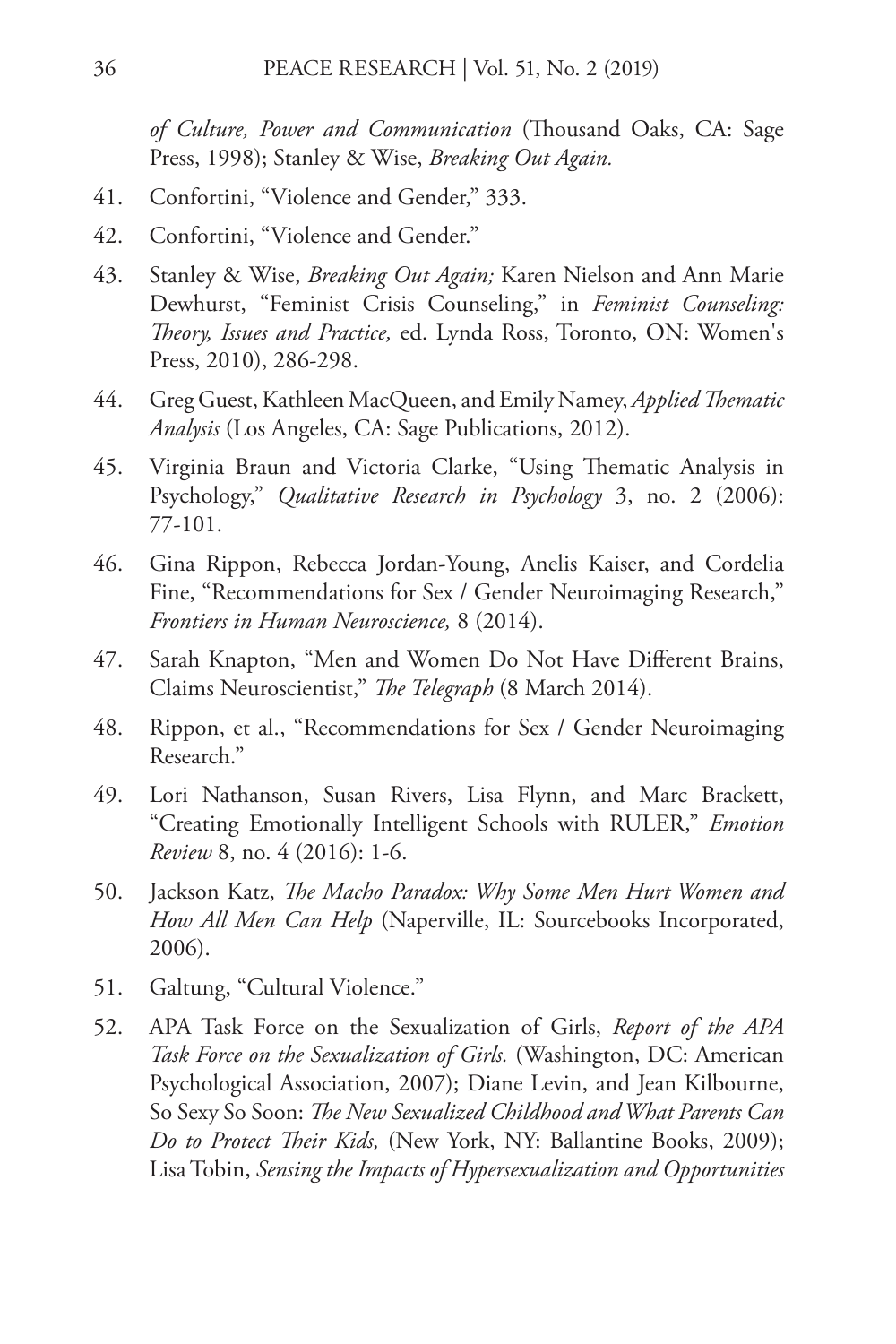*for Change in Nova Scotia,* (Halifax, NS: Nova Scotia Health and Wellness, 2012); Nicole Maier, "Hypersexualization of Tweens and Teens" Canadian Counseling and Psychotherapy Association (2014), https://www.ccpa-accp.ca/hypersexualization-of-tweens-and-teens/.

- 53. Brene Brown, *Daring Greatly: How the Courage to be Vulnerable Transforms the Way We Live, Love, Parent, and Lead* (New York, NY: Penguin Random House, 2012).
- 54. Maier, "Hypersexualization of Tweens and Teens."
- 55. Lynn Comella, "Putting the 'Sexual' in 'Public Intellectual,'" *International Journal of Communication* 7 (2013): 2457-2467; Tristan Taormino, Constance Penley, Celine Parrenas Shimizu, eds., *The Feminist Porn Book: The Politics of Producing Pleasure* (New York, NY: The Feminist Press, 2013).
- 56. Saijun Zhang and Tamara Fuller, "Neighborhood Disorder and Childcare Involvement of Nonresident and Resident Fathers," *Family Relations* 61 (2012): 501-513; Gary Barker, "Violence does not come naturally to men and boys," The Telegraph (5 June 2015), http:// www.telegraph.co.uk/men/thinking-man/11652352/Violence-doesnot-come-naturally-to-men-and-boys.html.
- 57. Zhang and Fuller, "Neighborhood Disorder and Childcare Involvement."
- 58. Statistics Canada "Lunenburg, CTY [Census division], Nova Scotia and Lunenburg [Population centre], Nova Scotia (table). Census Profile. 2016 Census" *Statistics Canada Catalogue* no. 98-316-X2016001 (2017), https://www12.statcan.gc.ca/census-recensement/2016/dppd/prof/index.cfm?Lang=E.
- 59. Statistics Canada, "Insights on Canadian Society."
- 60. Elizabeth Oughton, "Rural gender relations issues and case studies," *European Review of Agriculture Economics* 34, no. 2 (2007): 290-293.
- 61. Kathleen Basile and Michele Black, "Intimate Partner Violence Against Women," in *Sourcebook on Violence Against Women,* eds. Claire Renzetti, Jeffrey Edleson, and Raquel Bergen, eds. (Thousand Oaks, CA: Sage Publications, 2011), 111-132; Jo Little, "Understanding Domestic Violence in Rural Spaces: A Research Agenda," *Progress*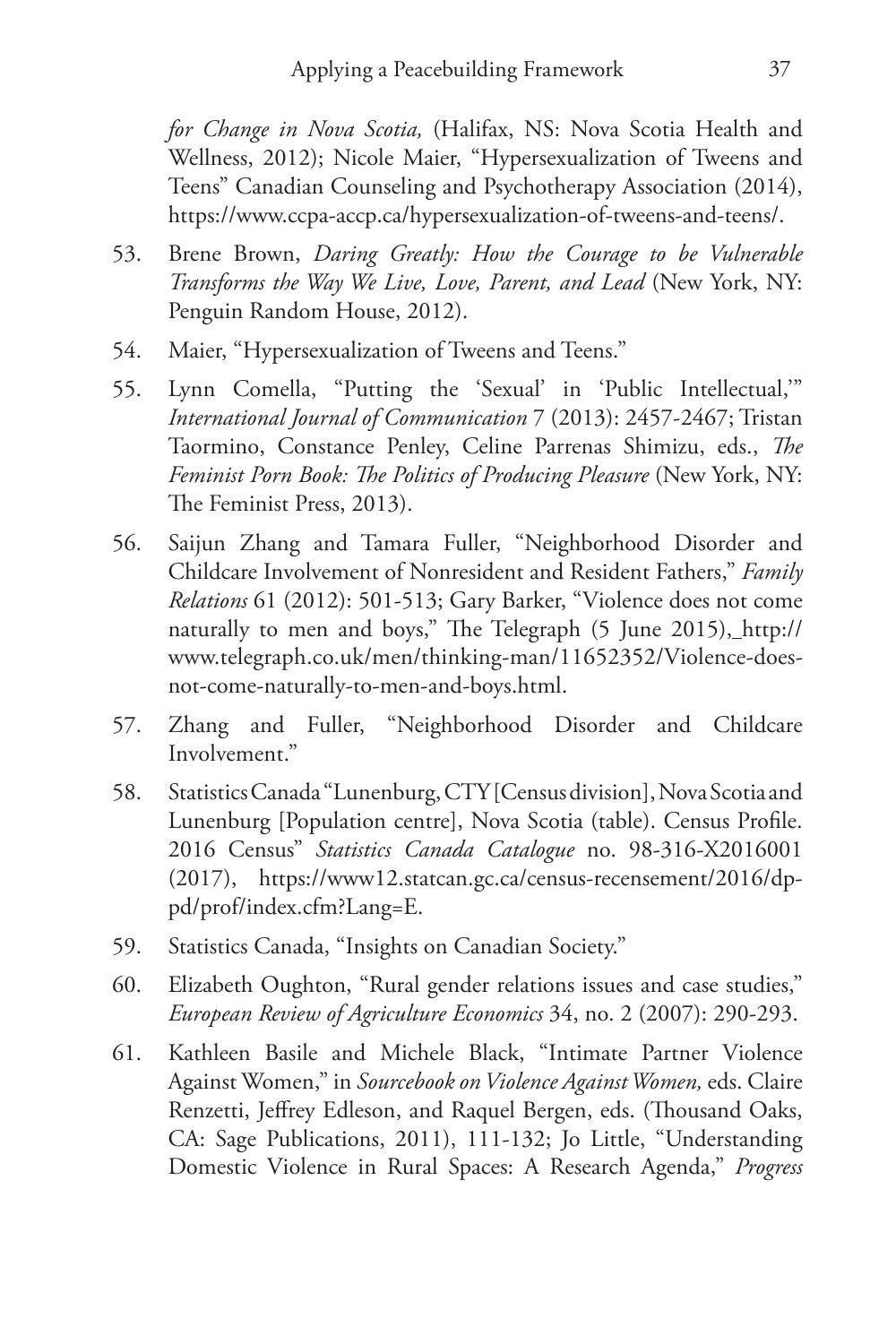*in Human Geography* 41, no. 4 (2017): 472-488. https://doi. org/10.1177/0309132516645960.

- 62. Pease "Reconstructing Violent Rural Masculinities."
- 63. Daniel Kruger, Sophie Alyer, Cleopatra Coldwell, and Marc Zimmerman, "Local Scarcity of Adult Men Predicts Youth Assault Rates," *Journal of Community Psychology* 42, no. 1 (2014): 119-125.
- 64. Kruger, "Local Scarcity of Adult Men," 123.
- 65. Angela McRobbie, *The Aftermath of Feminism: Gender, Culture and Social Change* (London, UK: Sage Press, 2009); Rachel O'Neill, "Whither Critical Masculinity Studies? Notes on Inclusive Masculinity Theory, Postfeminism and Sexual Politics," *Men and Masculinities* 18, no. 1 (2015): 100-120.
- 66. Llewellyn, "Integrating Peace, Justice and Development."
- 67. Alexander, *The Globalization of Addiction*; Gill, "Culture and Subjectivity"; Giroux, *America's Education Deficit;* Haydock, "The Rise and Fall"; Mellows, *The Dialectic of Drink.*
- 68. Mary Ellen O'Toole, *The School Shooter:* A Threat Assessment Perspective (Quantico, VA: Federal Bureau of Investigation, 2000; Craig Anderson and Brad Bushman, "Effects of Violent Video Games on Aggressive Behavior, Aggressive Cognition, Aggressive Affect, Physiological Arousal, and Prosocial Behavior: A Meta-Analytic Review of the Scientific Literature," *Psychological Science* 12, no. 5 (2001); John Murray, "Media Violence: the Effects are Both Real and Strong," *American Behavior Science* 51, no. 8 (2008): 1212-1230; Michele Ybarra, Maria Dierner-West, Dana Markow, Philip Leaf, Merle Hamburger, and Paul Boxer, "Linkages Between Internet and Other Media Violence with Seriously Violent Behavior by Youth," *Pediatrics* 122, no. 5 (2008): 929-937; Victor Strasburger, Barbara Wilson, and Amy Jordan, *Children, Adolescents, and the Media,* second edition (Thousand Oaks, CA: Sage Publications, 2009).
- 69. Canadian Paediatric Society, "Impact of Media Use on Children and Youth," *Paediatric and Child Health* 8, no. 5 (2003): 301-306.
- 70. Brad Bushman and Craig Anderson, "Understanding Causality in the Effects of Media Violence," *American Behavioural Scientist* 59, no. 4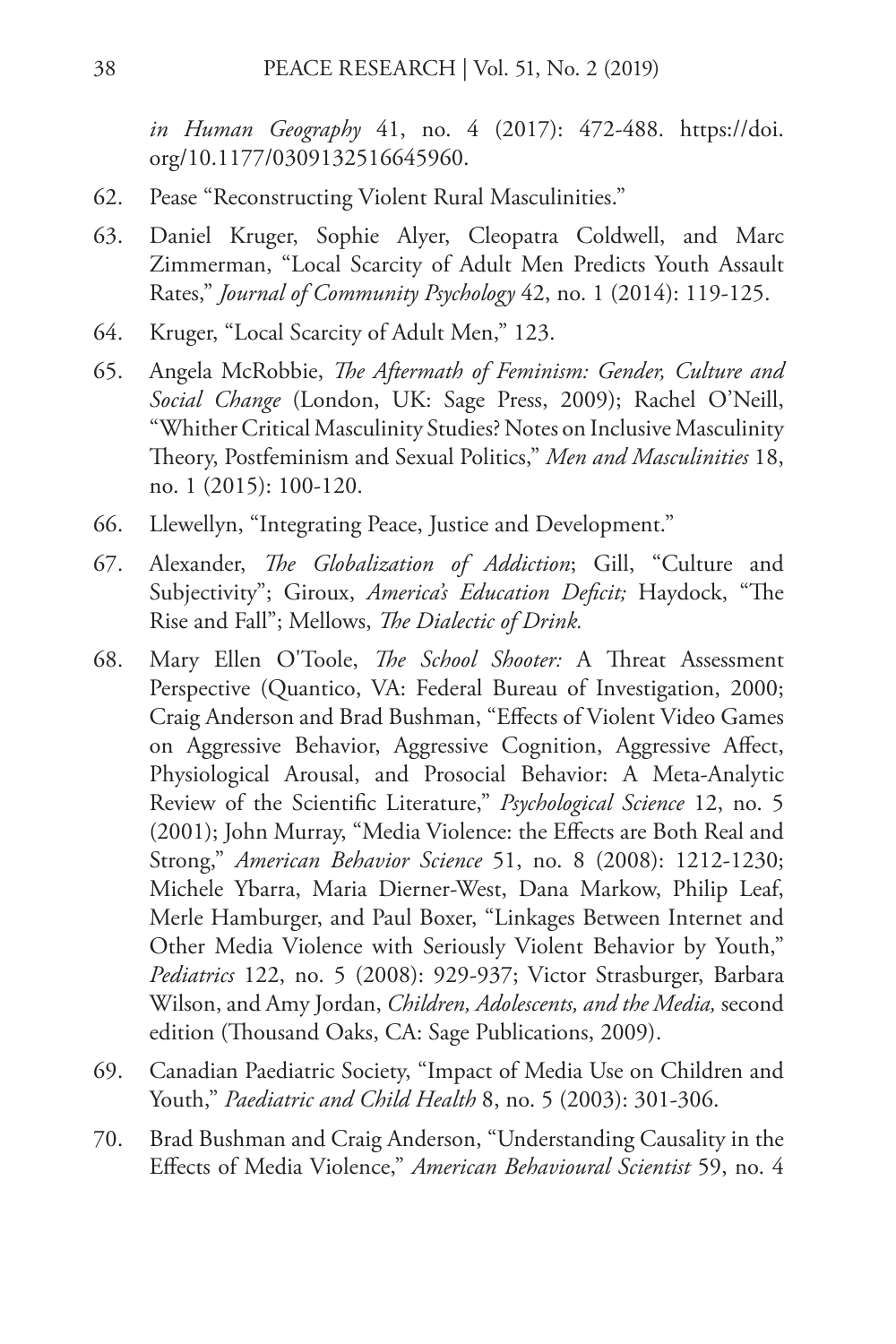(2015): 1807-1821.

- 71. Todd Minerson, Humberto Carolo, Tuval Dinner, and Clay Jones, *Issue Brief: Engaging Men and Boys to Reduce and Prevent Gender-Based Violence* (Ottawa, ON: Status of Women Canada, 2011).
- 72. Lederach and Lederach, *When Blood and Bones Cry Out*; Garcia-Morena et.al., *Global and Regional Estimates.*
- 73. Barbara-Ann Hamilton-Hinch, *Surviving the Impact of the Experience of Racism on Health and Well-being: An Exploration of Women of African Ancestry Living in Nova Scotia,* Doctoral Thesis (Halifax, NS: Dalhousie University, 2015).
- 74. Ann Weitz, *Communicative and Perceptual Factors Contributing to Date Rape: Interviews with Perpetrators,* Doctoral Thesis (Carbondale, IL: Southern Illinois University, 2002).
- 75. Minerson et al., *Engaging Men and Boys.*
- 76. Minerson et al., *Engaging Men and Boys,* 20.
- 77. Minerson et al, *Engaging Men and Boys.*
- 78. Llewellyn, "Integrating Peace, Justice and Development."
- 79. Bushman and Anderson, "Understanding Causality in the Effects."
- 80. Marie Battiste, "Systematic Discrimination Against Indigenous Peoples" (Toronto, ON: Canadian Race Relations Foundation, 2015),http://www.crrf-fcrr.ca/en/component/flexicontent/440 uncategorised-en/24056-systemic-discrimination-against-aboriginalpeoples?view=item; Cindy Blackstock, "Should Governments be Above the Law? The Canadian Human Rights Tribunal on First Nations Child Welfare," Children Australia 40, no. 2 (2015):95-104; Murray Sinclair, Wilton Littlechild, and Marie Wilson, *What We Have Learned:Principles of Truth and Reconciliation* (Winnipeg, MB: Truth and Reconciliation Commission of Canada, 2015).
- 81. Yasmin Jiwani Jiwani, *Discourses of Denial: Mediations of Race, Gender, and Violence* (Vancouver, BC: University of British Columbia Press, 2006), 3.
- 82. Linda Tuhiwai Smith, "Imperialism, History, Writing and Theory," in *Decolonizing Methodologies: Research and Indigenous Peoples,* second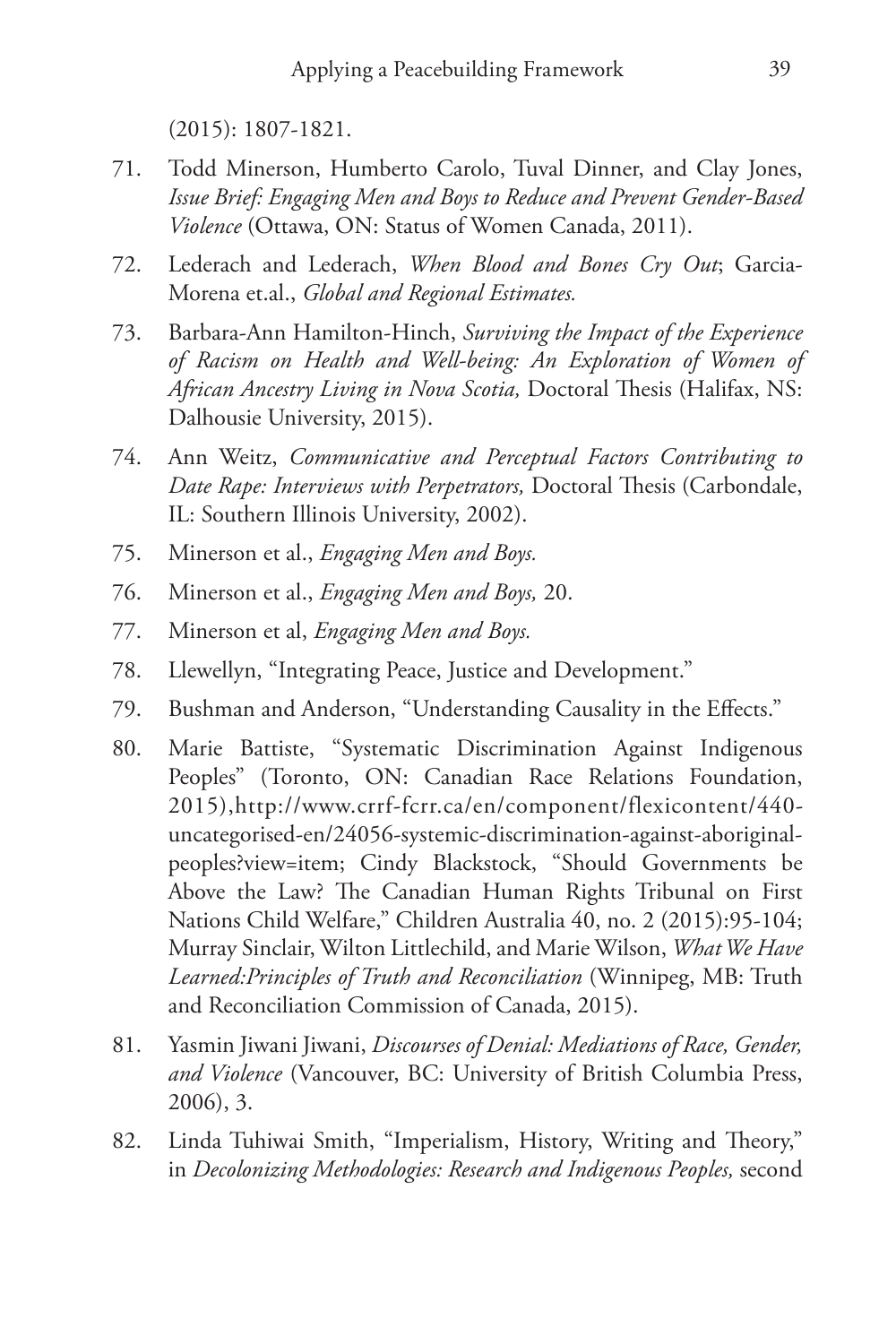edition, ed. Linda Tuhiwai Smith (New York, NY: Zed Books, 1999), 19-41.

- 83. Battiste, "Systematic Discrimination Against Indigenous Peoples"; Blackstock, "Should Governments be Above the Law"; Sinclair et.al.,, *What We Have Learned.*
- 84. Ken Vecchio and Judith Lockard, "Resistance to Colonialism as the Heart of Family Therapy Practice," *Journal of Feminist Family Therapy*  16, no. 2 (2004): 43-66.
- 85. Tuhiwai Smith, "Imperialism, History, Writing and Theory"; Vecchio & Lockard, "Resistance to Colonialism"; Jiwani, *Discourses of Denial;*  Karina Czyzewski, "Colonialism as a Broader Social Determinant of Health," *The International Indigenous Policy Journal* 2, no. 1 (2011): 1-16; Battiste, Systematic Discrimination Against Indigenous Peoples"; Blackstock, "Should Governments be Above the Law."
- 86. Emma Lowman and Adam Barker Lowman, Emma & Barker, *Settler Identity and Colonialism in 21st Century Canada* (Halifax, NS: Fernwood Publishing, 2015), 1.
- 87. Lederach and Lederach, *When Blood and Bones Cry Out.*
- 88. Lederach and Lederach, *When Blood and Bones Cry Out.*
- 89. Nova Scotia Department of Health Wellness, *Nova Scotia Health Profile* (Halifax, NS: Department of Health and Wellness, 2015).
- 90. Tim Stockwell, "Commentary on Kypri et al. (2011): Fighting the good fight against alcohol-related violence: one bar or one hour at a time?"*Addiction* 106, no. 2 (2011): 27
- 91. Garcia-Moreno, et.al. *Global and Regional Estimates;* Robert Nash Parker and Kevin McCaffree, *Alcohol and Violence: The Nature of the Relationship and the Promise of Prevention* (Plymouth, UK:Lexington Books, 2013).
- 92. Ann Burnett, Jody Mattern, Liliana Herakova, David Kahl, Cloy Tobola, and Susan Bornsen, "Communicating/Muting Date Rape: A Co-Cultural Theoretical Analysis of Communication Factors Related to Rape Culture on a College Campus," *Journal of Applied Communication Research* 37, no. 4 (2009): 465-485.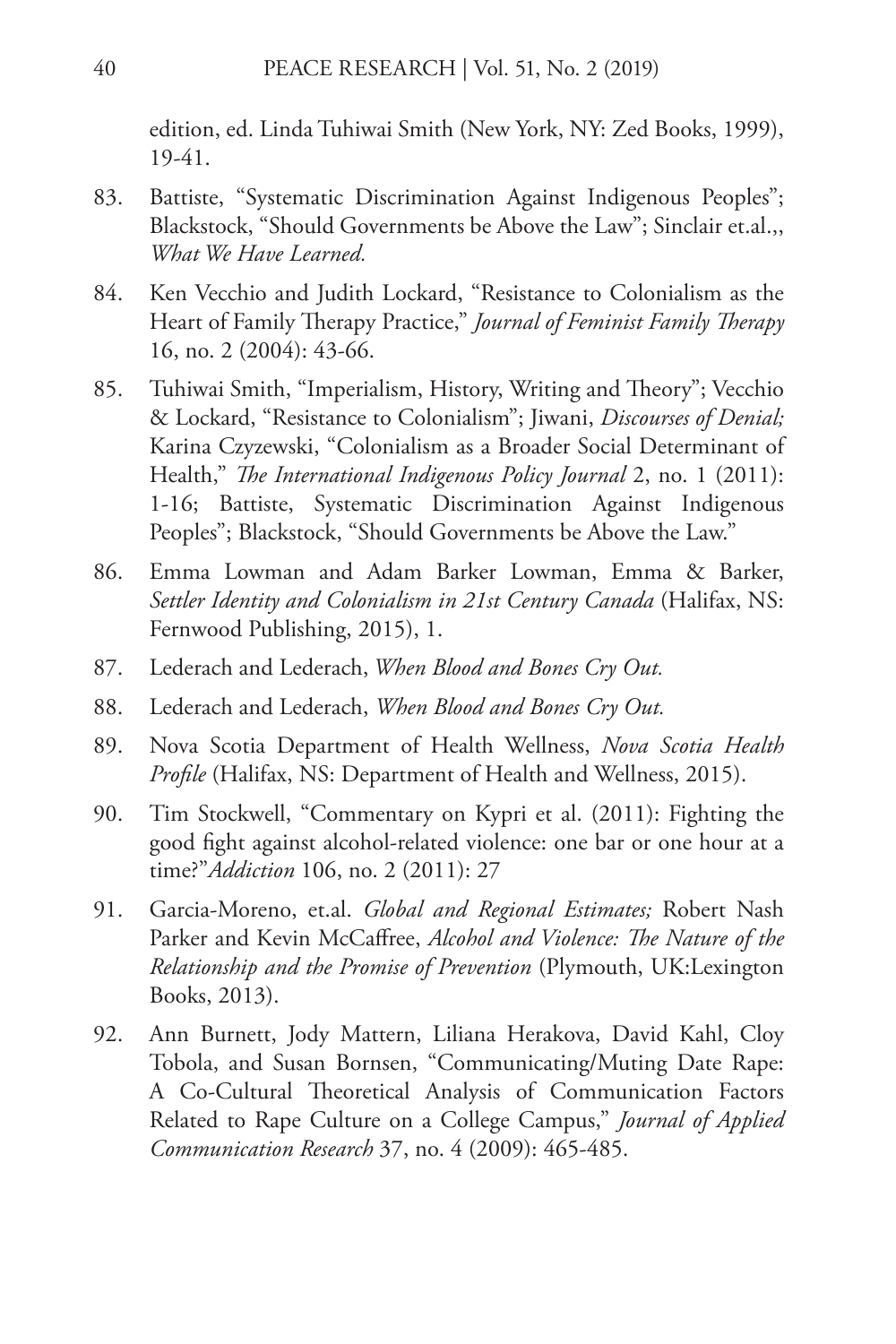- 93. Shana Conroy and Adam Cotter "Self-Reported Sexual Assault in Canada, 2014." *Juristat.* (Ottawa, ON: Statistics Canada, 2017).
- 94. Burnett et al., "Communicating/Muting Date Rape."
- 95. Burnett et al., "Communicating/Muting Date Rape."
- 96. Mellows, *The Dialectic of Drink;* Haydock, "The Rise and Fall."
- 97. Haydock, "The Rise and Fall."
- 98. Linda Liebenberg, Michael Ungar, and Janice Ikeda, "Neo-Liberalism and Responsibilisation in the Discourse of Social Service Workers," *British Journal of Social Work* 45, no. 3 (2013):1-16.
- 99. Haydock, "The Rise and Fall."
- 100. Burnett et al., "Communicating/Muting Date Rape," 476.
- 101. Alexander, *The Globalization of Addiction;* Haydock, "The Rise and Fall."
- 102. Holly Johnson and Jenna MacKay, *Building Prevention: Sexual Violence, Youth and Drinking* (Ottawa, ON: Crime Prevention Ottawa, 2011).
- 103. Samuel Perreault and Shannon Brennan, Criminal Victimization in Canada, 2009*.Juristat* article 30, 2 (2010): 1-33.
- 104. David Jernigan, "Framing a Public Health Debate over Alcohol Advertising: The Center on Alcohol Marketing and Youth 2002- 2008," *Journal of Public Health Policy* 32, no. 2, (2011): 165-179; Parker and McCaffree, Alcohol and Violence.
- 105. Jernigan, "Framing a Public Health Debate."
- 106. Stockwell, "Commentary on Kypri et al."; Parker and McCaffree, *Alcohol and Violence.*
- 107. Parker and McCaffree, *Alcohol and Violence.*
- 108. Parker and McCaffree *Alcohol and Violence,* 59.
- 109. Parker & McCaffree *Alcohol and Violence,* 59.
- 110. Galtung, "Cultural Violence."
- 111. Bushman and Anderson, "Understanding Causality in the Effects."
- 112. Bushman and Anderson, "Understanding Causality in the Effects."